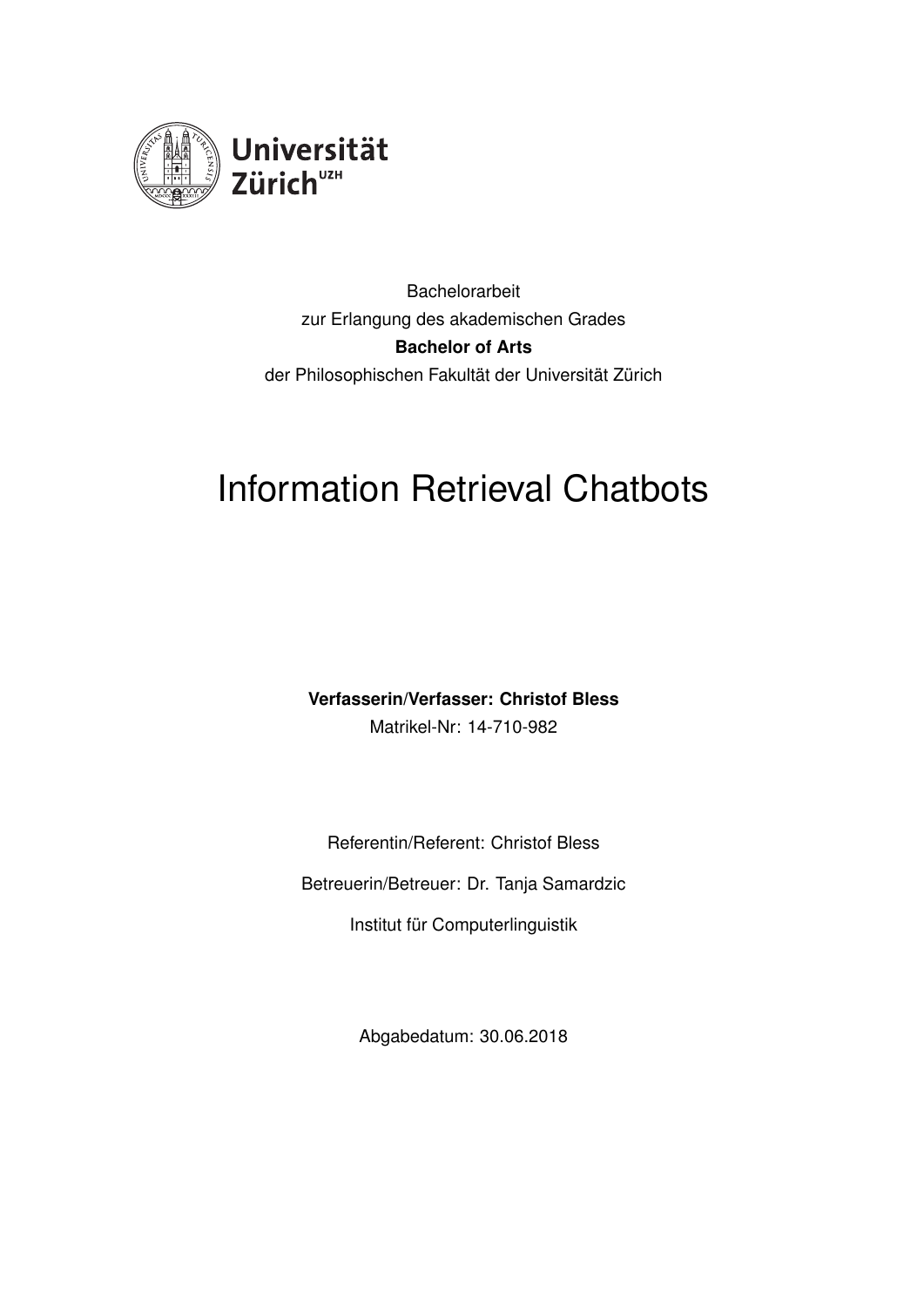## <span id="page-1-0"></span>**Abstract**

Conversational bots are a big topic in fields like customer care or artificial personal assistance. Chatbots give us new ways to access all sorts of information quicker and more reliable. Querying data trough natural language is becoming reality and Information Retrieval Chatbots are making it possible.

This thesis gives a short overview on the general topic of chatbots and discusses different architectures for Information Retrieval Chatbots. Machine learning and rule-based approaches will be introduced and compared. In the end I will present an attempt to build a German question-answering chatbot and evaluate it on a test set of questions.

## **Zusammenfassung**

Konversationsbots sind ein wichtiges Thema für Anwendungsgebiete wie Kundenbetreuung oder künstliche persönliche Assistenten. Chatbots eröffnen uns neue Wege, um verschiedene Arten von Informationen schneller und verlässlicher zu erhalten. Daten mit natürlicher Sprache abzufragen wird zur Realität und Information Retrieval Chatbots werden entwickelt, um dies zu ermöglichen.

Diese Bachelorarbeit gibt einen kurzen Überblick über das allgemeine Thema der Chatbots und erörtert verschiedene Architekturen von Information Retrieval Chatbots. Machine learning und regelbasierte Vorgehen werden vorgestellt und verglichen. Danach werde ich einen Versuch präsentieren, einen deutschen Chatbot zu erstellen und evaluiere ihn auf einem Test-set von Beispielfragen.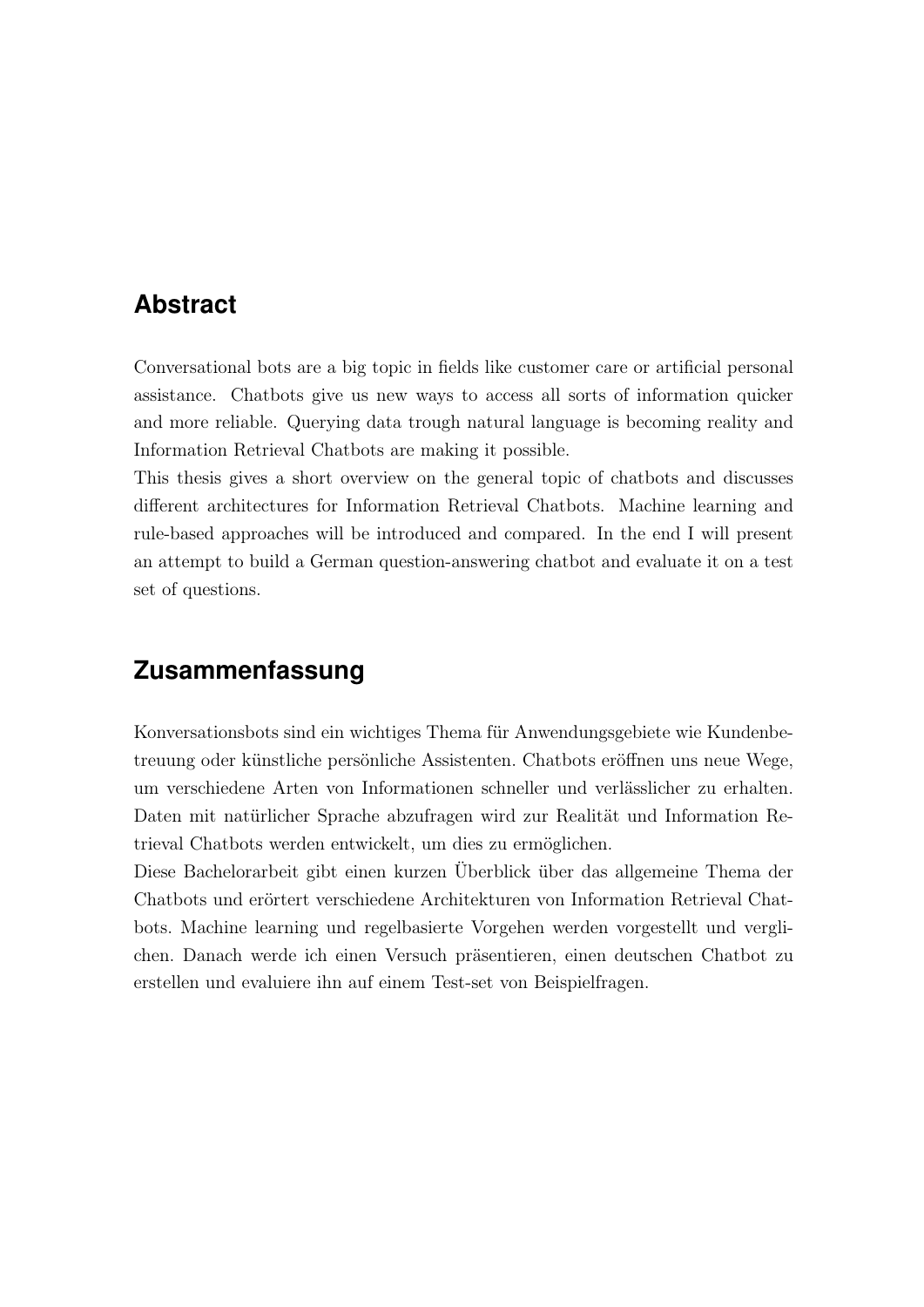# <span id="page-2-0"></span>**Acknowledgement**

First and foremost I want to thank my supervisor Dr. Tanja Samardzic who mentored me not only during this thesis but already in so many other occasions which has always been a fantastic experience. It has been thanks to her constant support and encouragement that I managed to stick to my desired project and pull it through. I am very thankful for all her precious advice.

Dr. Samardzic has also been my connection to Claudiu Musat and Ignacio Aguado at Swisscom who greatly helped me develop my practical experiments. I want to thank them for their time and patience in the meetings we had during the 5 months. It was very helpful to rely on their phenomenal work. I immensely profited from their advice and all the clever tips.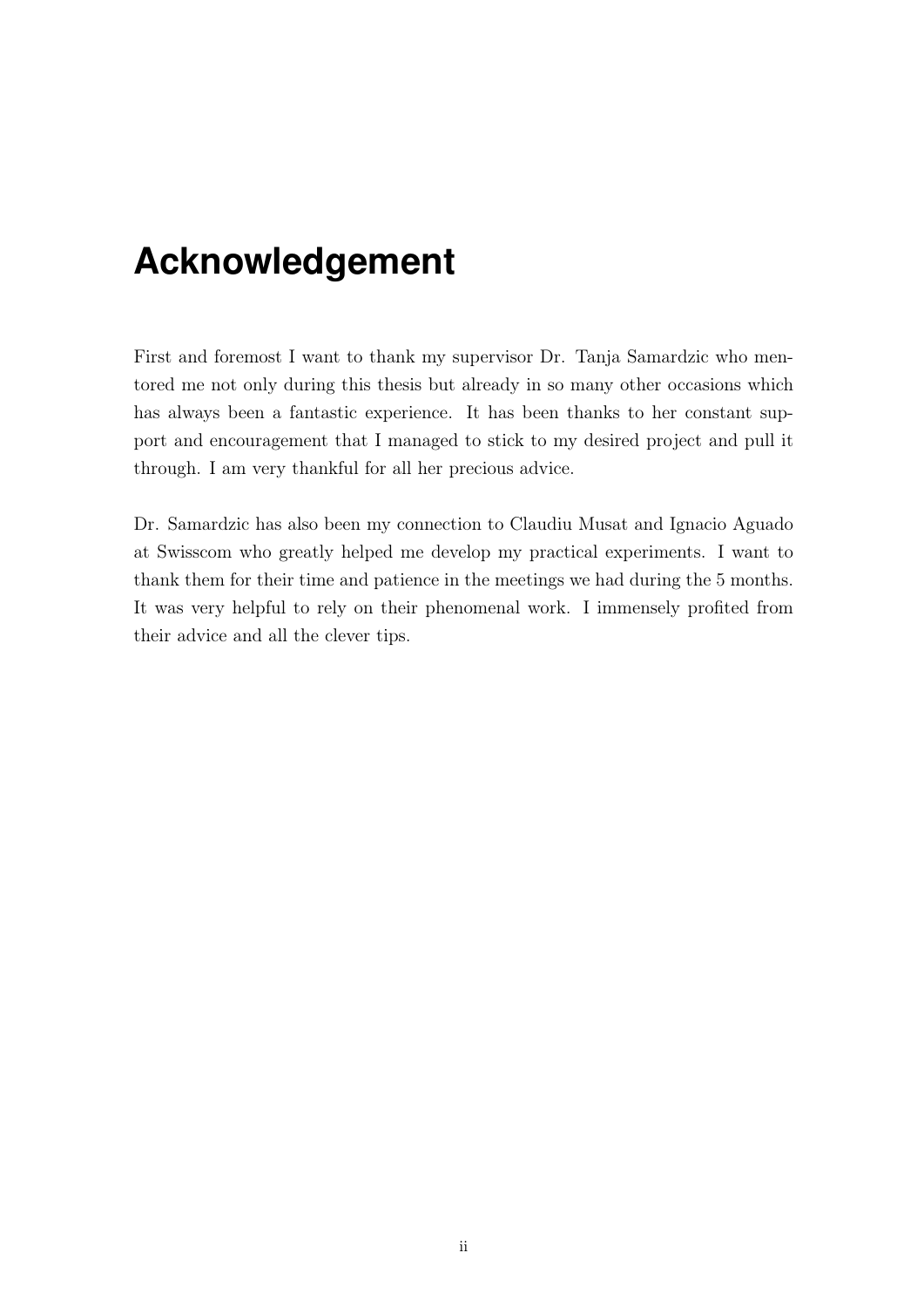# <span id="page-3-0"></span>**Contents**

|                | <b>Abstract</b>                                                                                                                             | $\mathbf{i}$    |
|----------------|---------------------------------------------------------------------------------------------------------------------------------------------|-----------------|
|                | <b>Acknowledgement</b>                                                                                                                      | <i>ii</i>       |
|                | <b>Contents</b>                                                                                                                             | iii             |
|                | <b>List of Figures</b>                                                                                                                      | V               |
|                | <b>List of Tables</b>                                                                                                                       | vi              |
|                | <b>List of Acronyms</b>                                                                                                                     | vii             |
| 1              | <b>Introduction</b>                                                                                                                         | $\mathbf 1$     |
|                | 1.1                                                                                                                                         | 1               |
|                | 1.2                                                                                                                                         | 2               |
|                | Thesis Structure<br>1.3                                                                                                                     | 3               |
| $\overline{2}$ | <b>Chatbots</b>                                                                                                                             | $\overline{4}$  |
|                | 2.1                                                                                                                                         | $\overline{4}$  |
|                | 2.2                                                                                                                                         | $5\overline{)}$ |
|                | 2.3                                                                                                                                         | 9               |
|                | 2.3.1                                                                                                                                       | 10              |
|                | 2.3.2                                                                                                                                       | 12              |
| 3              | <b>A German Chatbot</b>                                                                                                                     | 14              |
|                | 3.1                                                                                                                                         | 14              |
|                | 3.2                                                                                                                                         | -16             |
|                | $Seq2SQL \ldots \ldots \ldots \ldots \ldots \ldots \ldots \ldots \ldots \ldots \ldots$<br>3.2.1                                             | -17             |
|                | 3.3                                                                                                                                         | 20              |
|                | 3.3.1                                                                                                                                       | 20              |
|                | 3.3.2                                                                                                                                       | 22              |
|                | 3.3.3<br>Embeddings                                                                                                                         | 25              |
|                | 3.4                                                                                                                                         | 26              |
|                | 3.5<br>Limitations<br><u>. A series a serie a serie a serie a serie a serie a serie a serie a serie a serie a serie a serie a serie a s</u> | 29              |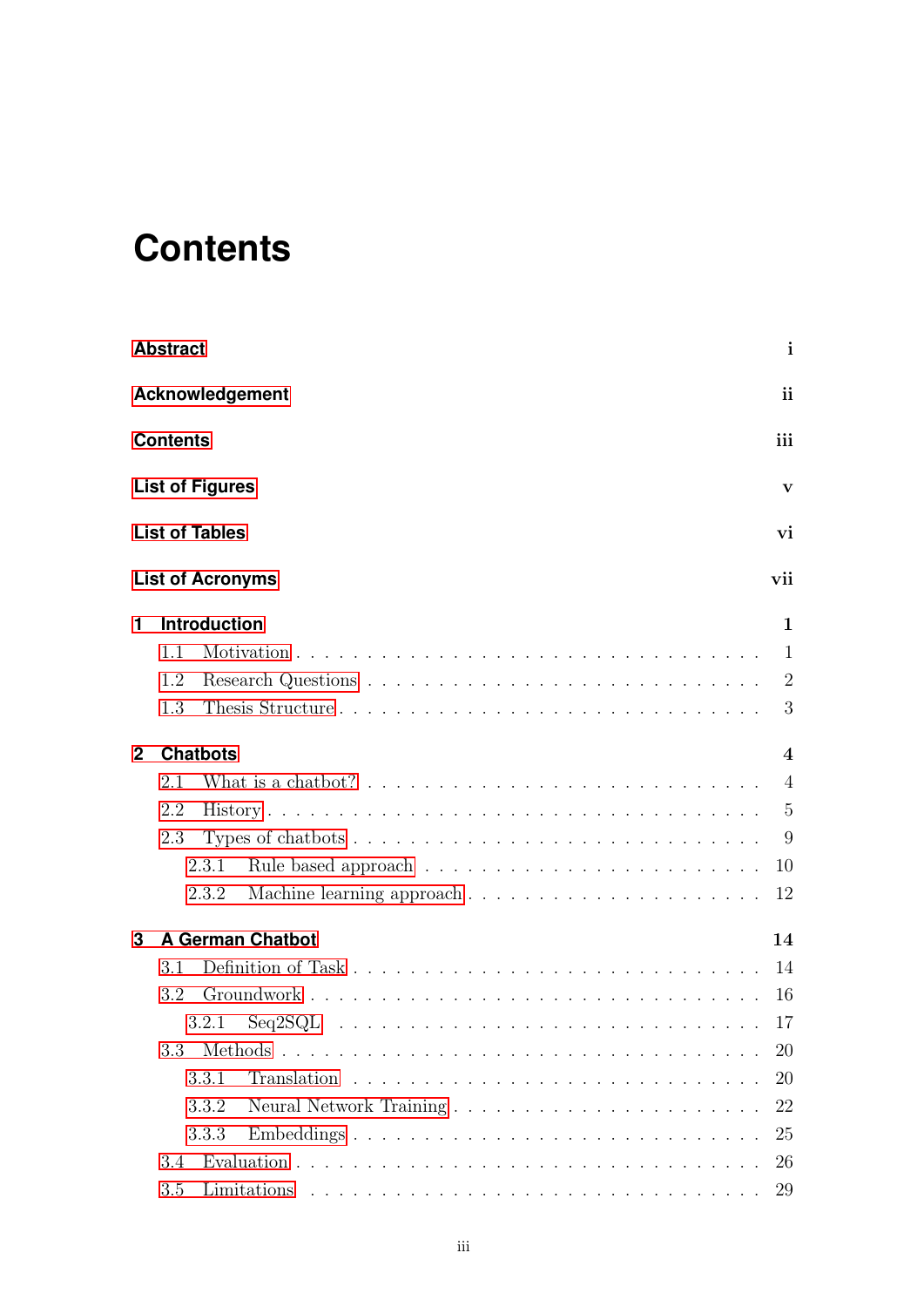| 4 Conclusion      | 31 |
|-------------------|----|
| <b>References</b> | 33 |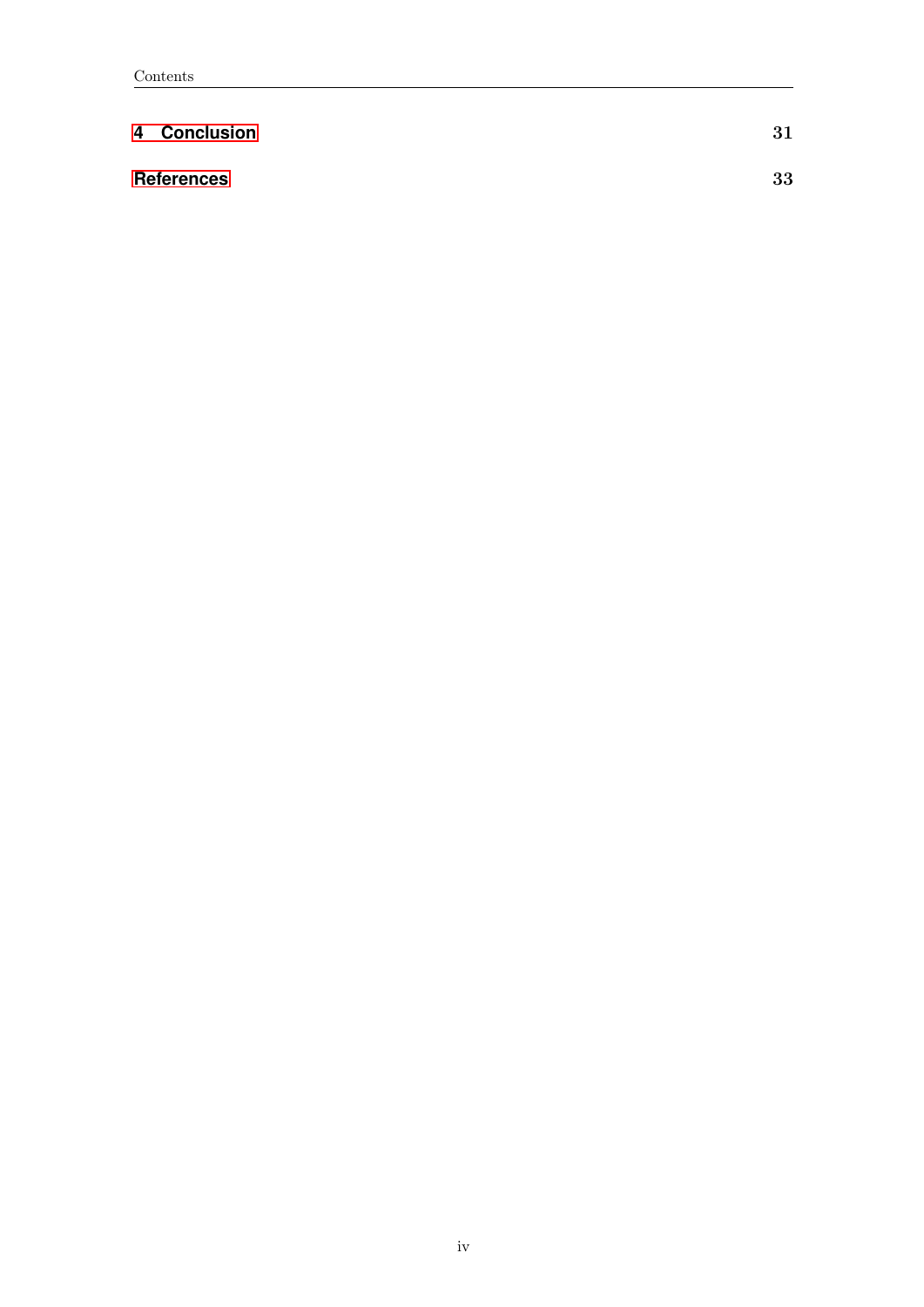# <span id="page-5-0"></span>**List of Figures**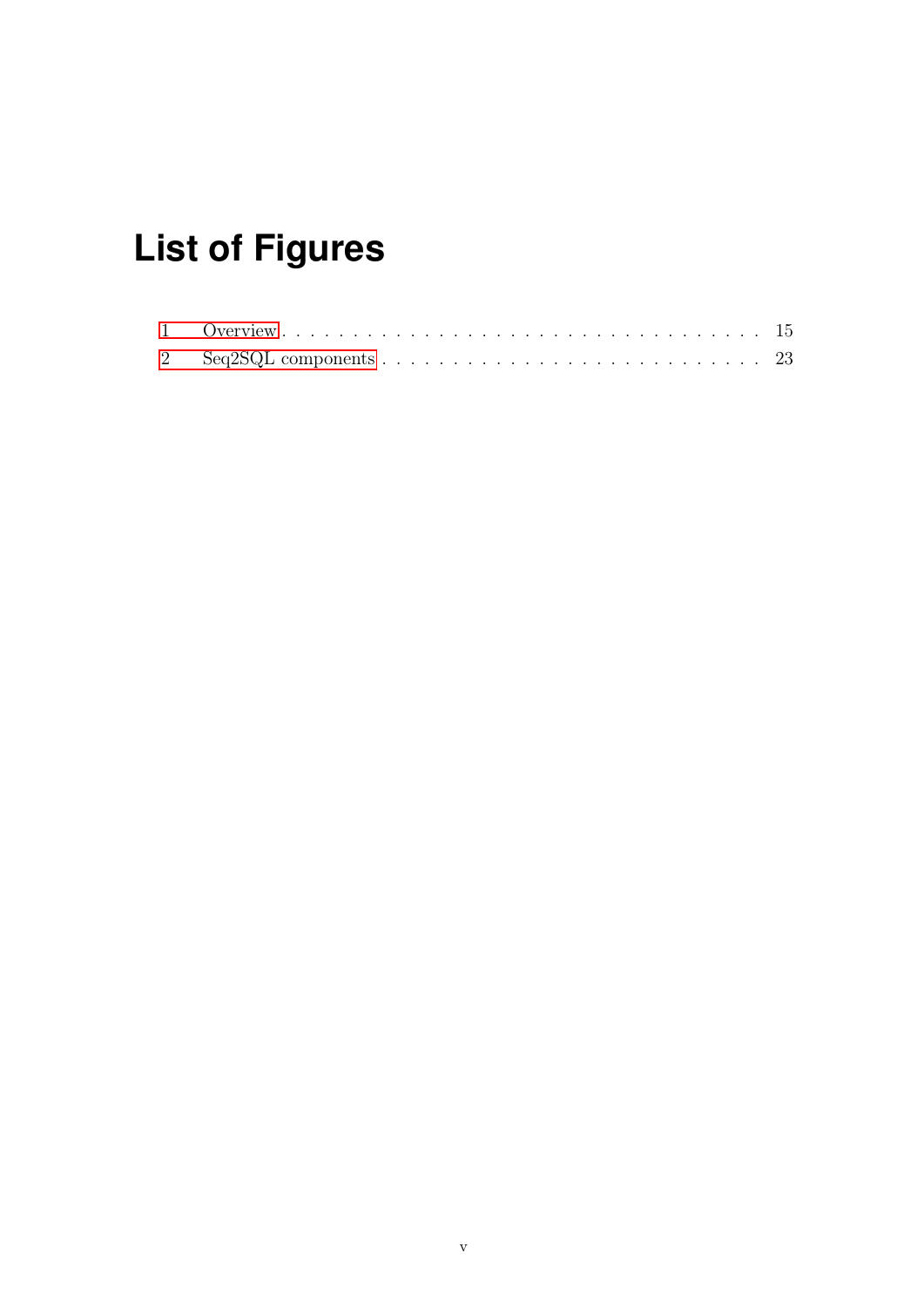# <span id="page-6-0"></span>**List of Tables**

| 3.2 Accuracy results of different training configurations on the test set 27 |  |
|------------------------------------------------------------------------------|--|
| 3.3 Differences in training parameters during model training 28              |  |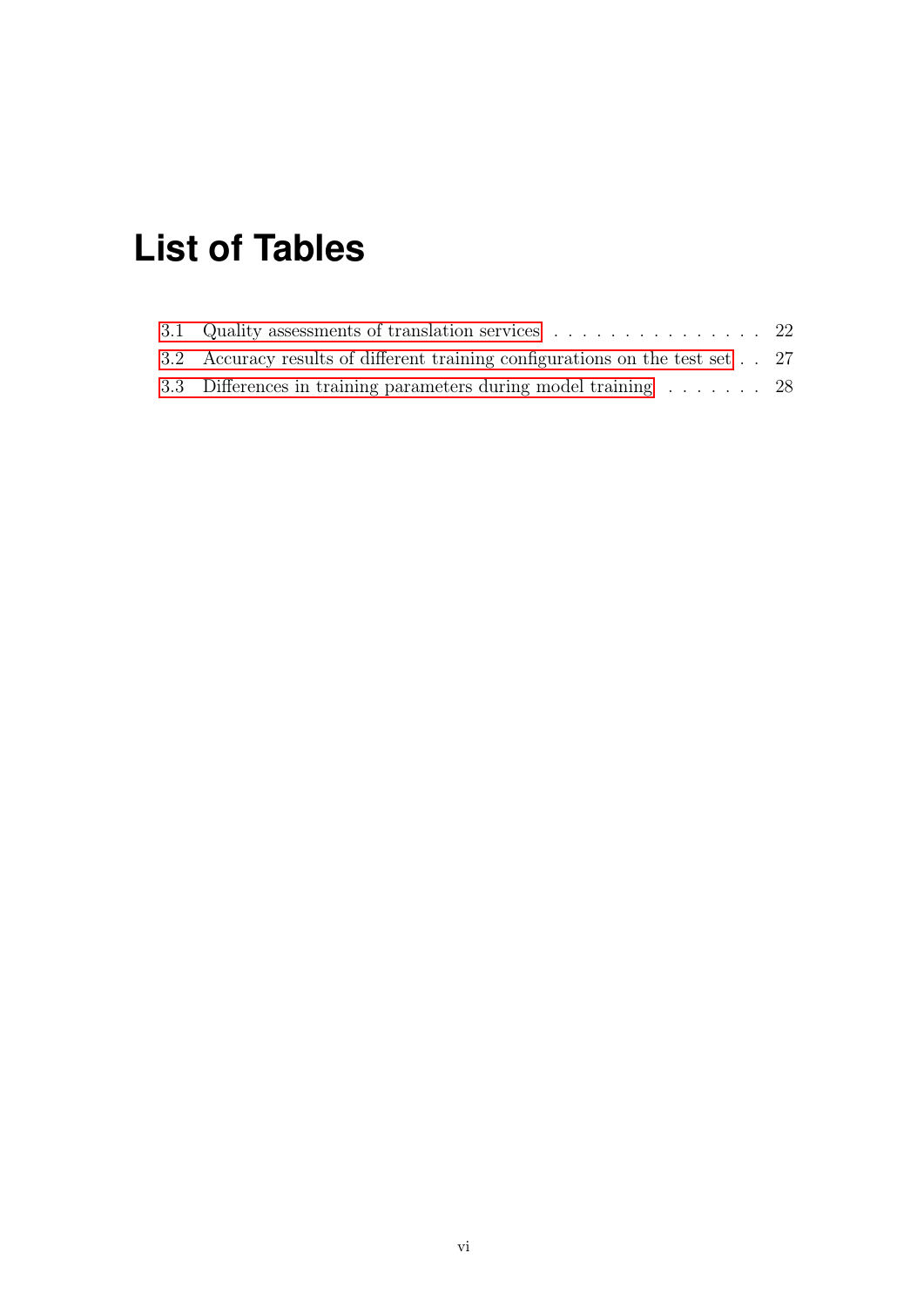# <span id="page-7-0"></span>**List of Acronyms**

| AIML        | Artificial Intelligence Markup Language        |
|-------------|------------------------------------------------|
| A.L.I.C.E.  | Artificial Linguistic Internet Computer Entity |
| API         | Application Programming Interface              |
| <b>CBOW</b> | Continuous Bag of Words                        |
| <b>LSTM</b> | Long Short-Term Memory                         |
| <b>RNN</b>  | Recurrent Neural Network                       |
| SQL         | Structured Query Language                      |
| XML         | Extensible Markup Language                     |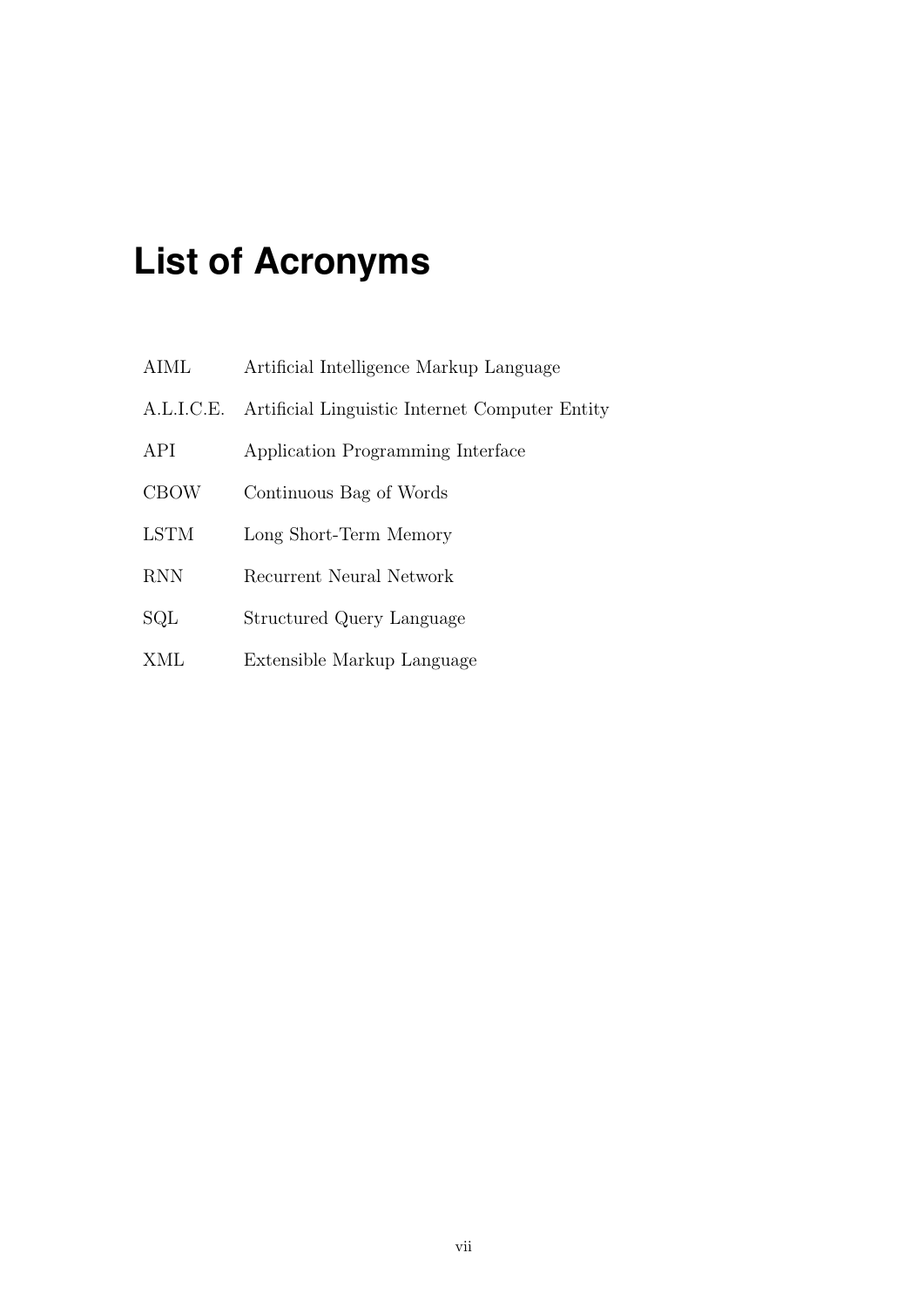# <span id="page-8-0"></span>**1 Introduction**

## <span id="page-8-1"></span>**1.1 Motivation**

It is said that to explain is to explain away. This maxim is nowhere so well fulfilled as in the area of computer programming, especially in what is called heuristic programming and artificial intelligence. For in those realms machines are made to behave in wondrous ways, often sufficient to dazzle even the most experienced observer. But once a particular program is unmasked, once its inner workings are explained in language sufficiently plain to induce understanding, its magic crumbles away; it stands revealed as a mere collection of procedures, each quite comprehensible.

This quote by Joseph Weizenbaum, developer of ELIZA, the first convincing conversational chatbot, describes a process that many people working with computers know. A program or system, impressive and intimidating at first sight, becomes easy to understand once we start dissecting it into the little pieces that make it up. We start to see how the different parts interact and form the program we are seeing. In the end all that is left to say is: "I could have done that." That's what the motto of this thesis shall be. With my thesis I want to explain how chatbots work and uncover their magic.

Talking is one of the best indicators of intelligence to us humans. Language evolved as the arguably most elaborate result of genetic evolution in our species. No other species has mastered this ability which has put us in a privileged position. But it remains a very mysterious privilege. What is it that makes us able to think and speak in language? The origin of language and intelligence is obscure. Since their beginnings computers are thought to give answers to these questions.

For me chatbots are the closest thing to general artificial intelligence we have right now. Chatbots emulate a human conversation partner. I think once a program can get perfect at emulating human language behaviour, it will start to become clearer to us what it means to be human. Also what intelligence means and if it is neces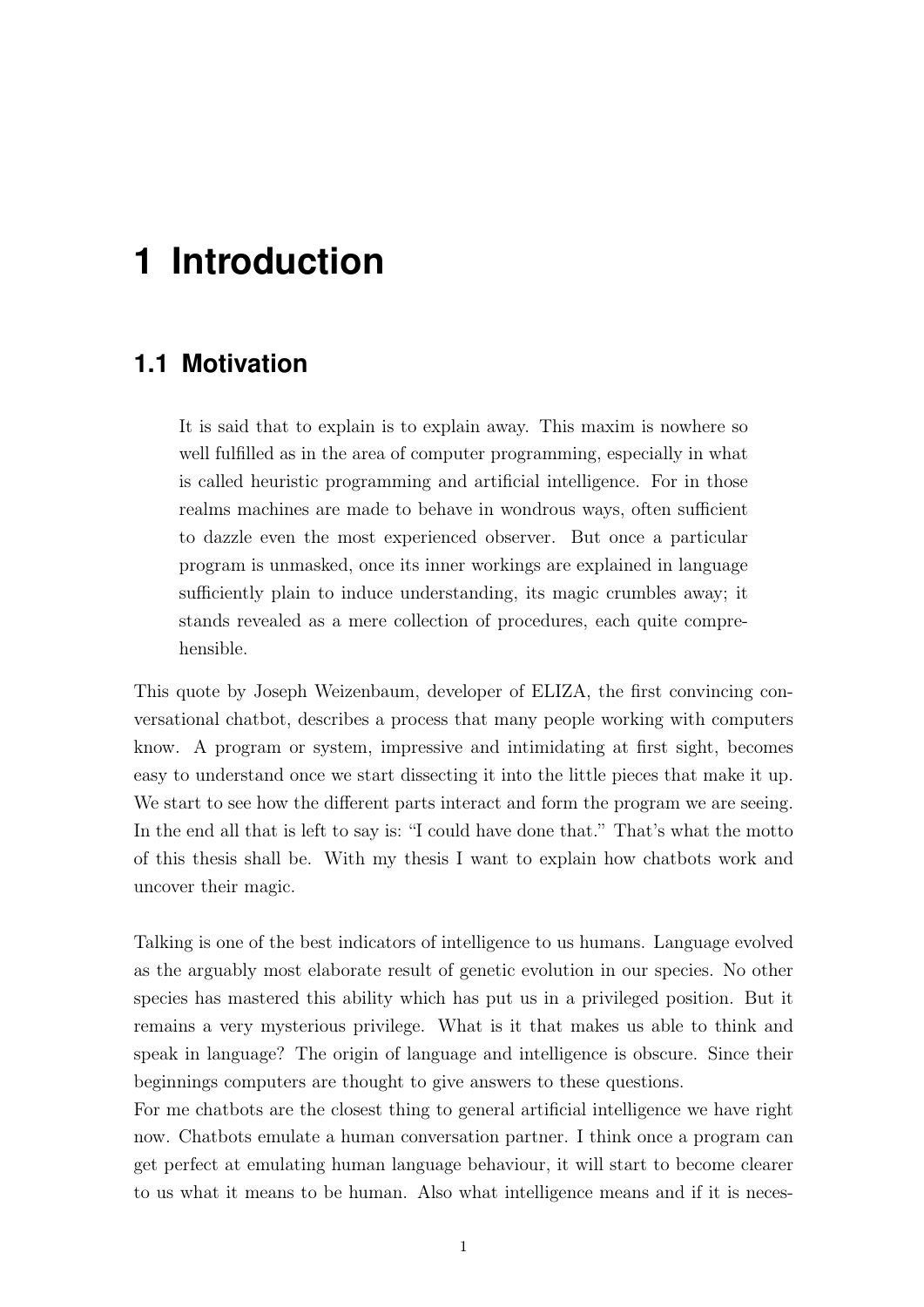sary to be human to be intelligent. It is exciting to think that one day, it might be possible to talk to a being that doesn't exist in the real world.

When I started programming 4 years ago, developing a chatbot was one of my first dream projects. I had several small attempts but never really got through with the plan, because it seemed like an overwhelmingly big project. Now for my bachelor thesis I will take another go. I will have a look at the topic of chatbots as a whole and then specialize in a practical attempt trying to train a learning German Information Retrieval Chatbot.

### <span id="page-9-0"></span>**1.2 Research Questions**

The key questions of my thesis are related to the practical work around it, which was developed together with Swisscom. The company is putting a lot of research into developing chatbot technology and they agreed to support me with some of their knowledge. I used part of their chatbot system, and changed some of it, to come up with my own version of a German chatbot.

During this process several path choices had to be taken and questions came up. These are the most important questions that I had to answer to arrive at my end-goal of the German chatbot:

- 1. Which chatbot architecture is better for information retrieval, rule-based or statistical machine learning?
- 2. What does it take to train a German chatbot that performs similar as an English one on the same dataset?
- 3. Is there an advantage using a neural network architecture for our bot?

As we will see in the next chapters, the first question is a relevant one, since machine learning is not yet the most reliable choice when it comes to general architecture of typical conversational bots. Information Retrieval bots on the other hand, have a few properties which make them more interesting for the use of machine learning. In the second chapter I will mostly answer this question by showing the advantages and disadvantages of rule-based and machine learning approaches in chatbot development.

The second and third question will be addressed in the third chapter. I will explain some of the decisions we took in the design process of the German question-answering bot. This will shed light on the question what it takes to train such a system and why neural networks perform good at it. I will discuss why I think that the choices were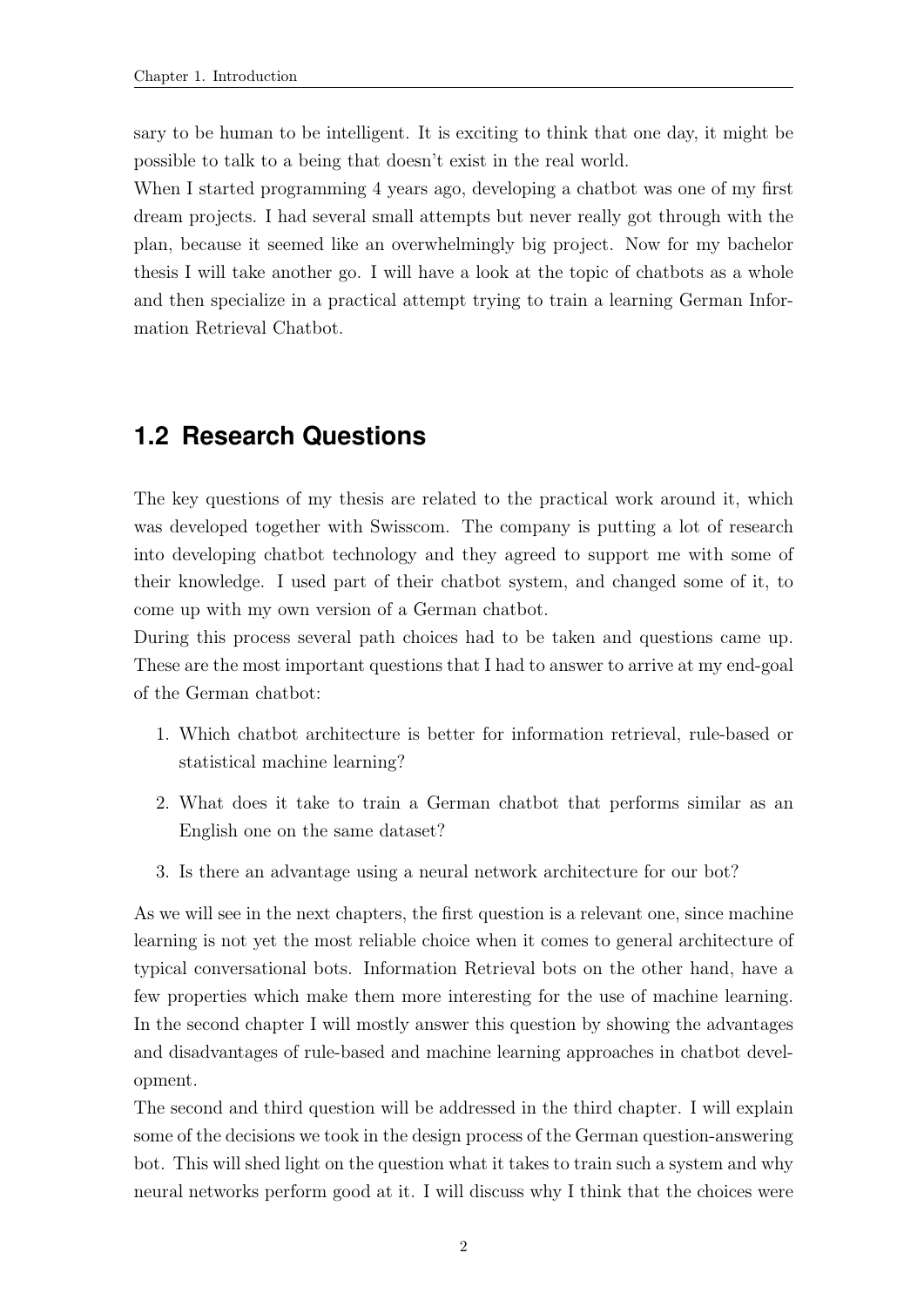the best ones for our scenario and evaluate if the outcome was positive compared to the results of the English system.

## <span id="page-10-0"></span>**1.3 Thesis Structure**

In this thesis I will review the state of the art in chatbot technology and report my own experiences with developing a German Information Retrieval Chatbot. The first chapter serves as an introduction to my motives and my goals with this thesis. The research questions are defined which will be answered at the end of the document. In the second chapter I will give a general introduction as to what a chatbot actually is. I will follow up with an extensive overview of the history of such programs. Beginning with the early conversational technologies until the situation of today. The landscape of modern chatbot applications is changing very rapidly in the last years and still things are shifting very much. I will give a short overview on the different types of chatbots that we can find in industry and academia.

Different kinds of chatbot architectures will come up and I will give detailed examples with explanations of the most important ones.

Chapter 3 introduces my practical work and the collaboration with Swisscom. I'll explain the setting that I found at Swisscom and the background on which the project originated. I'll give an overview on the methods that were used and the different stages of the design process. In the end I will present my evaluation results and discuss them.

In Chapter 4 I give my conclusion and answer my research questions.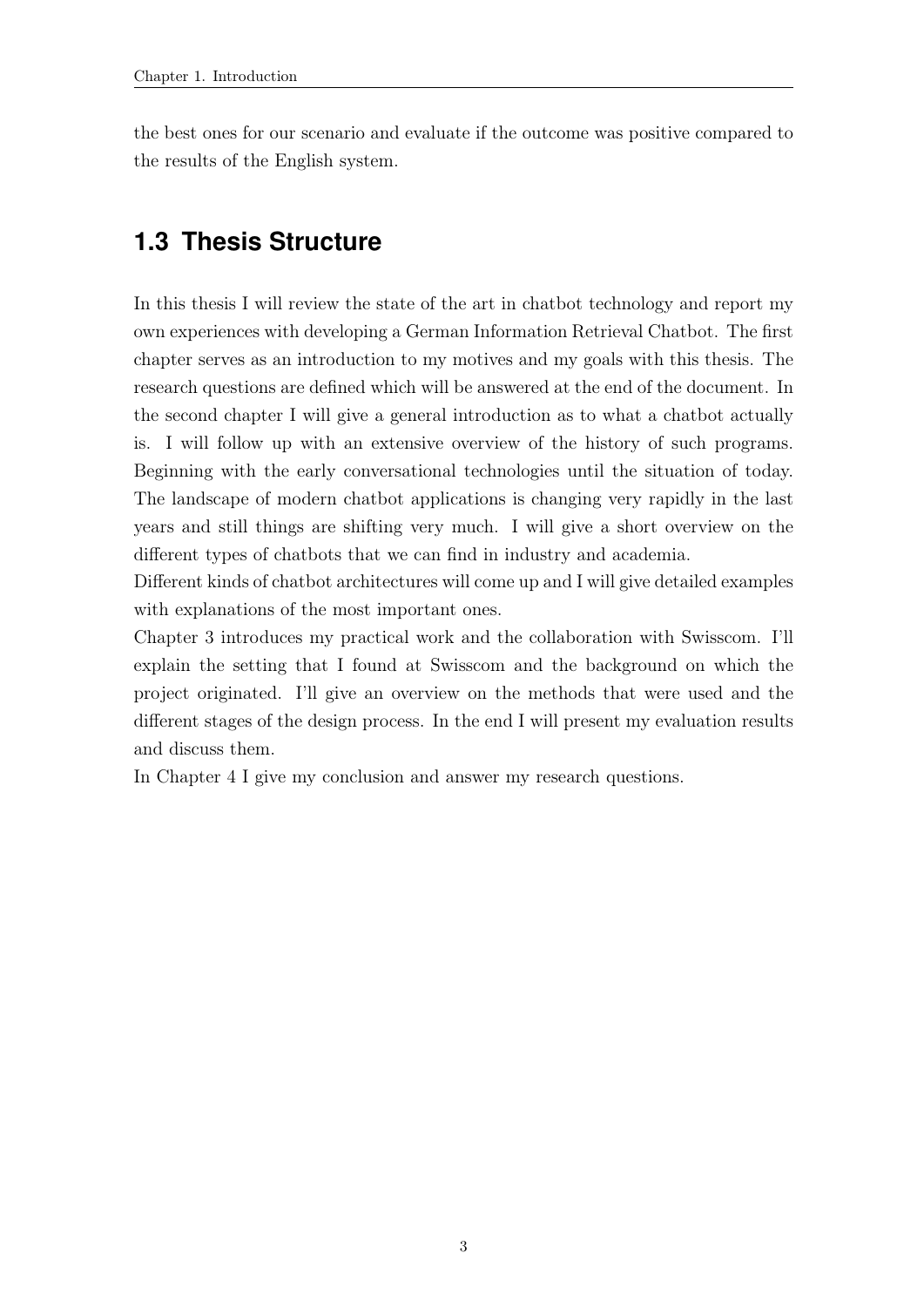# <span id="page-11-0"></span>**2 Chatbots**

## <span id="page-11-1"></span>**2.1 What is a chatbot?**

A chatbot is a conversational agent that interacts with users through natural language. As the name 'bot' suggests, the agent is a robot or more specifically a computer program. It receives input from a conversational partner in the form of a question or other natural language expressions. It outputs an answer or other expressions to uphold a conversation.

It depends on the type of chatbot whether the focus of the conversation is to answer a question or just to keep some smalltalk going. A chatbot can also be a personal assistant and perform certain actions. Chatbots can be guides that help achieving a task. There are a lot of different use cases for chatbots and all of them have different requirements to architecture and capabilities of the bot.

Microsoft CEO Satya Nadella said in a keynote given at a Microsoft developer conference in March 2016: "Bots are the new apps".<sup>1</sup> She is referring to the way companies are using bots to distribute their services or information via dedicated bots instead of apps. When Mark Zuckerberg announced Facebook Messenger would open up to branded chatbots at the F8 conference in April 2016, "1-800 Flowers" was the example he used in his demo, a bot that lets users order flowers just by chatting.<sup>2</sup> According to Ted Livingston, CEO and founder of the messaging app Kik, "People think bots are about chatting. They're just a better way to deliver software. It's just a user interface."<sup>3</sup>

More generally spoken bots can simplify the process of receiving any kind of service, which was only possible by installing a dedicated app beforehand. A chatbot can respond directly to a user's needs in the familiar environment of chat applications. They can be a natural language interface with many kinds of software, which eliminates the need to adapt to new interfaces or procedures for the user.

<sup>1</sup>https://eu.usatoday.com/story/tech/news/2016/03/30/microsof-ceo-nadella-bots-newapps/82431672/ - 22.06.2018

<sup>2</sup>http://www.businessinsider.com/live-facebooks-f8-conference-2016-4

<sup>3</sup>https://econsultancy.com/blog/68532-the-case-for-chatbots-being-the-new-apps-notes-fromwebsummit2016/ - 22.06.2018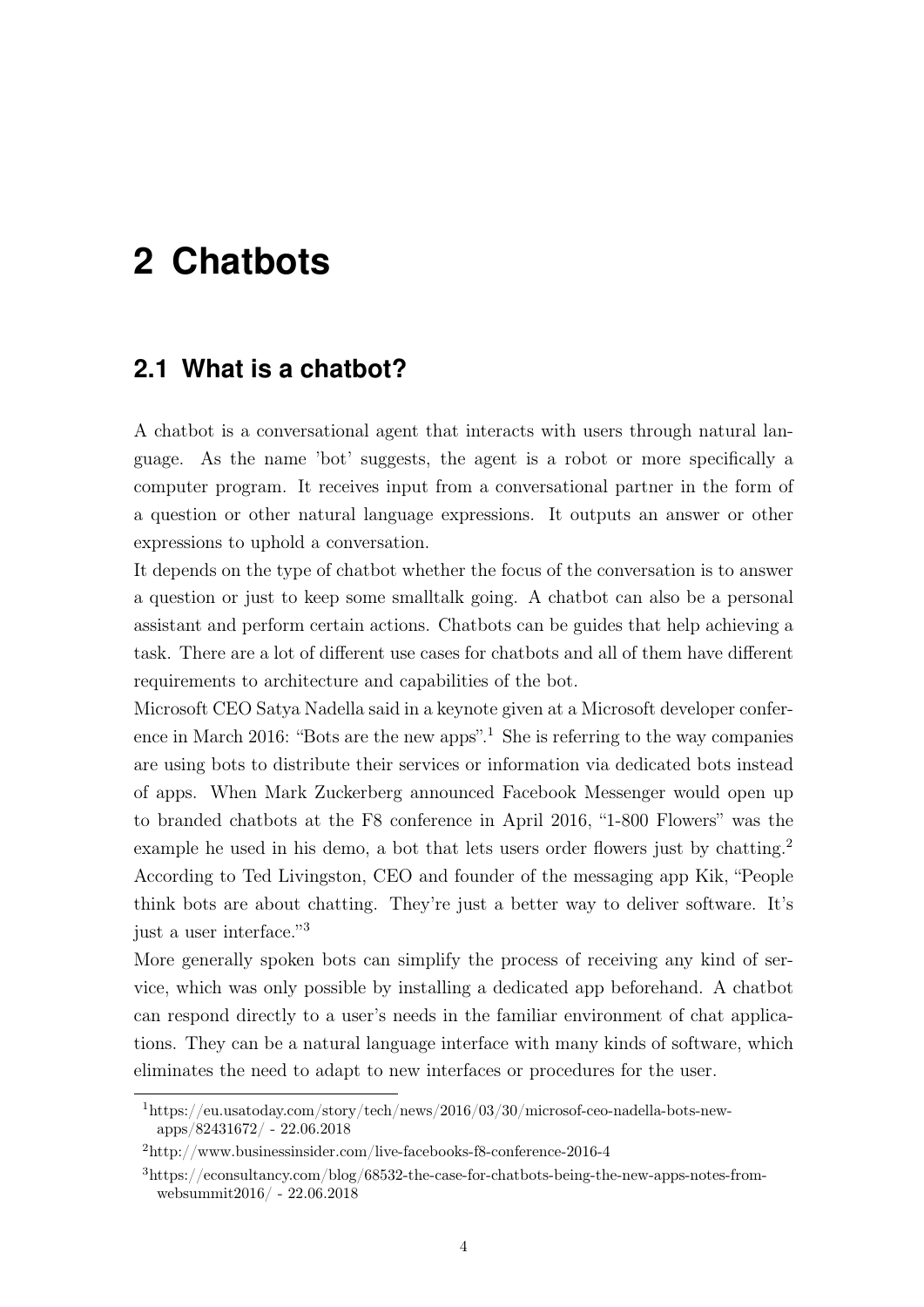# <span id="page-12-0"></span>**2.2 History**

The idea of a chatbot is about as old as computers are. In 1950 Alan Turing proposed the Turing test to assess the ability of a computer to act like a human.[\[Turing,](#page-41-0) [1950\]](#page-41-0) He envisioned artificial intelligence as machines which can take the role of conversational partners. He thought of computers giving creative, complex responses to human input instead of just trivial preprogrammed reactions. It should be remarked that Turing formulated these thoughts only one year after the first computer program had even been run on an actual machine. And these programs were only used to compute numbers and solutions of equations. The desire to talk to computers which were initially designed to perform arithmetic operations, was conceived very early in the history of computers.

**Turing Test** The idea of the Turing test was published in the paper 'Computing Machinery and Intelligence' by Alan Turing. [\[Turing, 1950\]](#page-41-0) He wanted to create a method to prove human-like intelligence in a machine.

The test involves two human beings and one machine. One of the two people acts as an interrogator while the other acts as a chat-partner. The machine then acts as another chat partner. The setup involves two screens with keyboards where questions or statements can be typed to start a conversation. It is hidden to the interrogator which of the screens has a human being behind and which a machine.

After conversation, the interrogator is asked to decide which of the chat partners was human and which wasn't. The Turing test is passed if no statistical preference can be found towards the 'real' chat partner.

Talking computers weren't an absurd concept at the time. Many early thinkers in the field of computer science were already reflecting on intelligent machines. John Von Neumann, who invented the basic architecture of all our computing devices today, wrote a book where he compared computers and brains. [\[Neumann, 1958\]](#page-41-1) He, like many others, was intrigued by the question whether or not computers could think creatively and how such intelligence could be proven.

The quest for artificial intelligence was one of the main drives for early developments in chatbot technology. It all started with simple programs that were based on keyword matching. They would search for certain keywords in the users input and then return preconfigured answers based on that. It was especially before the arrival of graphical interfaces that many developers would create such chatbots mainly for fun. [\[Shawar and Atwell, 2007\]](#page-41-2)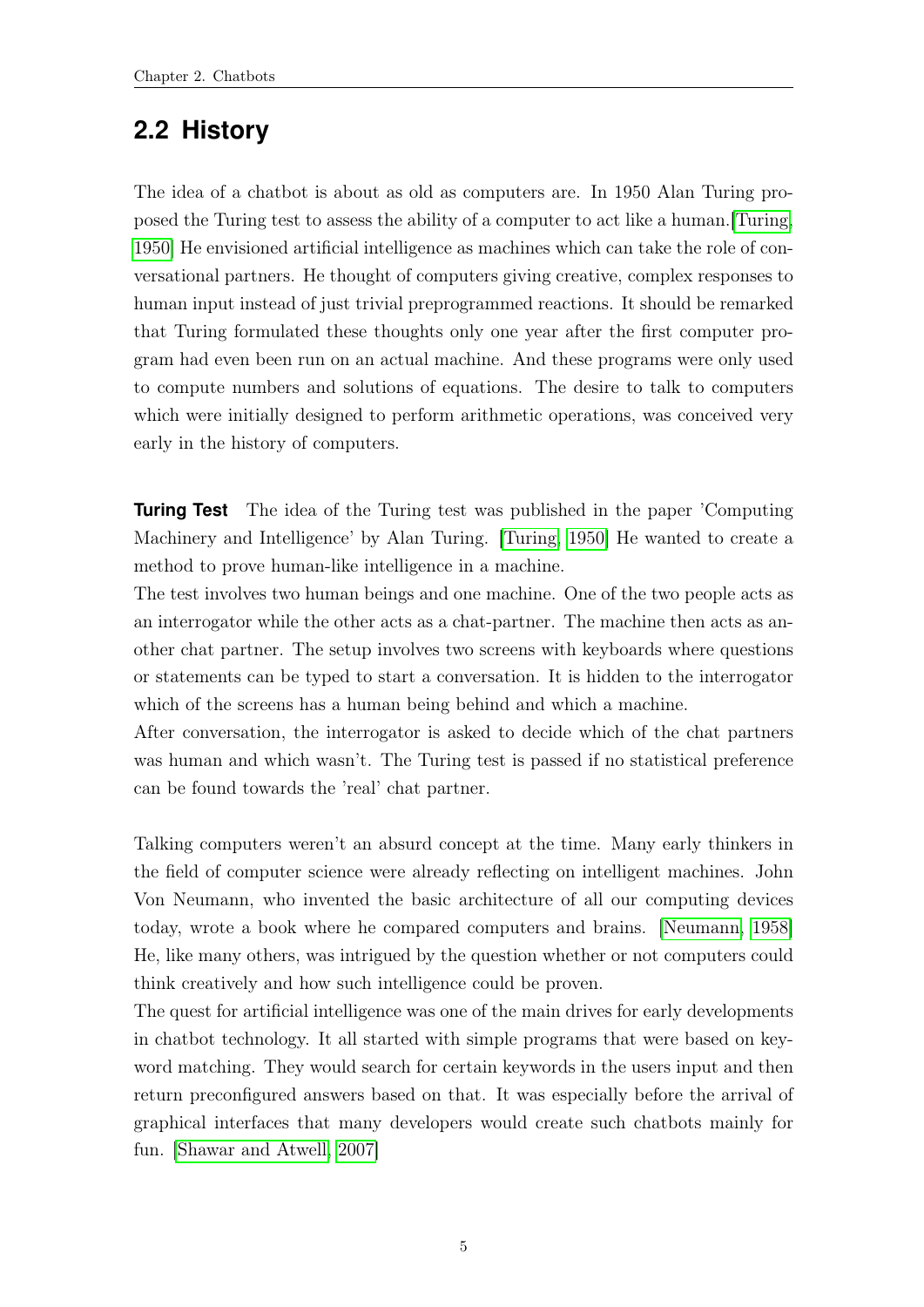**ELIZA** One of the first notable efforts in the field was the creation of Joseph Weizenbaum's ELIZA [\[Weizenbaum, 1966\]](#page-42-0), a computer program that was able to hold a conversation pretending to be a psychotherapist. In the program, rules are used to transfer an input question into a response. Weizenbaum defined decomposition and reassembly rules which could be activated by certain keywords.

One of the noticeable features of the program was that it often just rephrased the question into a counterquestion. Very rarely a concrete answer to a question was given. The conversation with ELIZA was usually set up in the context of talking to a Rogerian psychotherapist, which is a form of psychotherapy, where the therapist just guides the patient through their self-reflection to finally overcome their problems through acceptance. In this setting the chatbot's tactic of avoiding direct answers did not take away from the illusion that ELIZA was indeed human.

One example for a conversation could start with the input sentence "It seems that you hate me". ELIZA matches the keywords "you" and "me" in this sentence. These are connected with the decompositon rule "(0 YOU 0 ME)". 0 stands for an infinite number of words like the wildcard symbol in regular expressions.

The reassembly rule goes like this: (WHAT MAKES YOU THINK I 3 YOU). The 3 in this stands for the third component of the decomposition rule. All the words that stand between ME and YOU.

The bot then answers: "What makes you think I hate you?" In a psychotherapy context such conversational turns looked very convincing. Many people actually believed that the computer understood their problems.

In later years many chatbots followed up on similar ideas where the context contributed immensely to the illusion of humanness of the program. One notable example of this was Parry, a bot simulating a paranoid mental patient. [\[Shawar and](#page-41-2) [Atwell, 2007\]](#page-41-2)

**Loebner Prize** In 1990 Hugh Loebner established a competition for a successful implementation of the Turing Test. \$100'000 were initially offered as a prize for the first computer that can not be distinguished from a human being in the ability of upholding a conversation. Later the requirements also included being able to interpret textual as well as visual and auditory input. The first bot that achieves the goal just on text without visual and auditory systems can claim a silver medal and \$25'000. A bronze medal and an annual prize of \$2'000'-\$3000 are given every year for the computer which seems to be more human in relation to the other competitors, regardless of how good it is absolutely. It is the first known competition that represents a formal instantiation of the Turing test. [\[Mladenić and Bradeško,](#page-41-3) [2012\]](#page-41-3)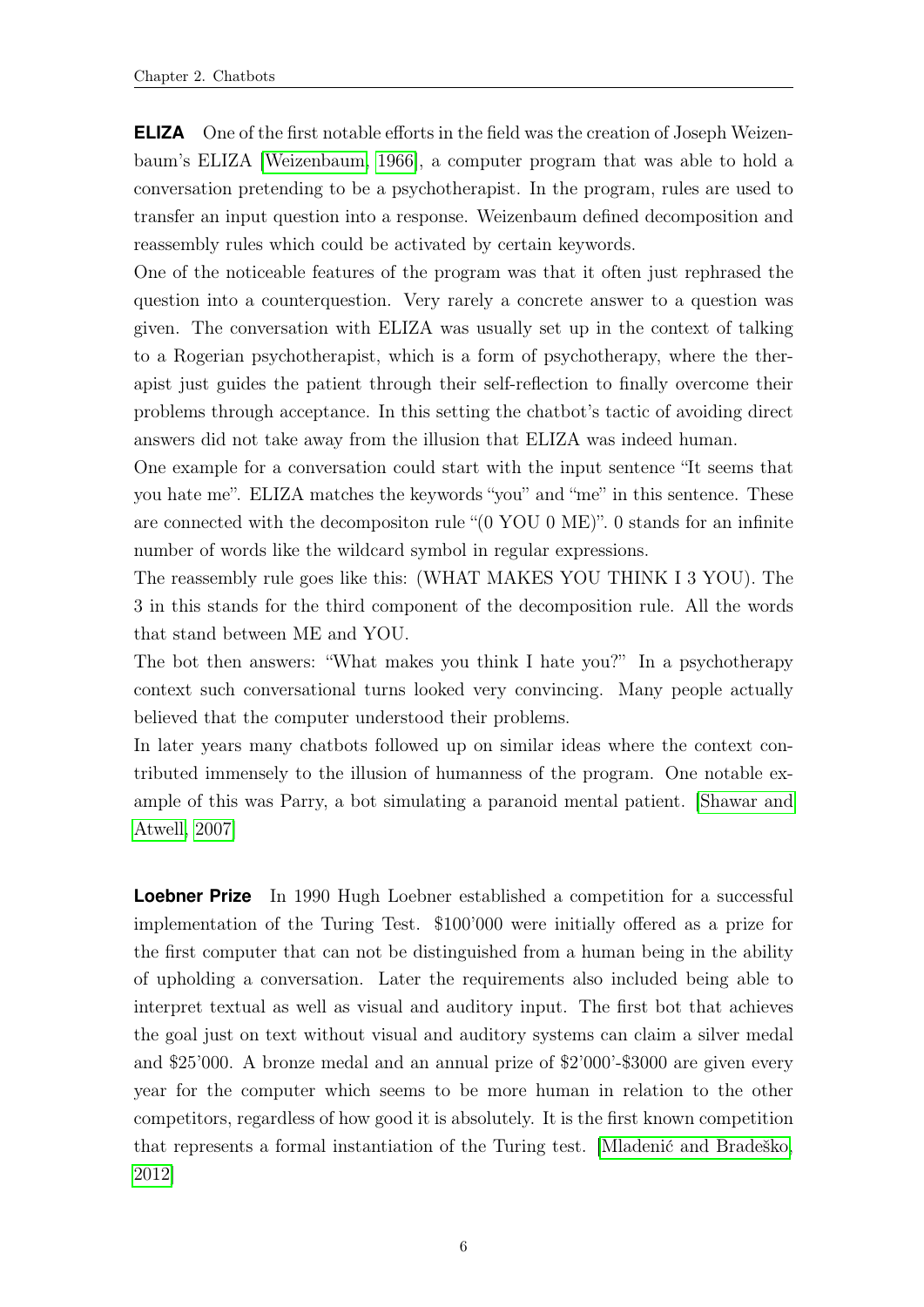The competition is running since 1991 annually with slight changes made to the original conditions over the years. The goal of it is to design a chatbot that has the ability to drive a conversation. During the chat session, the interrogator tries to guess whether they are talking to a program or a human. The setting is an implementation of the above-mentioned Turing test. The interrogator is presented with two screens on which he's presented with interactive conversations. One having one of the chatbots behind, the other a voluntary person, who tries to answer questions as naturally as possible. After a ten minute conversation the interrogator has to judge which one was the human person. Humanness of the bot must be evaluated on a scale from 1 to 4. According to this judgement, the more human chatbot is the winner. No chatbot has ever passed the test to win the Loebner Prize gold medal. Some chatbots have scored a maximum of 3 out of the 12 judges believing they were human.

The first winner of the bronze medal in 1991 was PC therapist by Joseph Weintraub, which was largely based on ELIZA. He won the competition 4 times with this bot.

**A.L.I.C.E.** With improvements in machine learning techniques and availability of chat corpora, better chatbot architectures arose. Most notably the ALICE/AIML architecture. A.L.I.C.E. or Alicebot was the name of the bot that won the Loebner Prize in 2000, 2001 and 2004. It was developed by Richard Wallace. He refined Alicebot's code over the years and made it open-source. With this came the public release of the AIML standard. (see section [2.3.1\)](#page-17-0) AIML stands for Artificial Intelligence Markup Language and it is an XML standard to write ELIZA-like conversion rules to transform chatbot questions into answers.

The development of AIML led to many open-source frameworks that allowed the fast and simple collection of AIML rules. Many of these frameworks make setting up customizable bots very easy. The character and domain of a bot can be formed through its conversation rules. Hundreds of Alicebots clones have been created in the years after. Many tools became available that abstract the creation of a chatbot so much that also people without programming experience can develop simple chatbots.

**Cleverbot** As of today, most of the competitors in the Loebner prize have been using an AIML architectures. One of the exceptions being 2005 and 2006 prize winner Jabberwacky, which later evolved to the popular chatbot *Cleverbot*. According to its inventor Rollo Carpenter, Jabberwacky learns how to answer from a big store of learned answers and uses pattern matching techniques to find the appropriate ones. On the website it is written: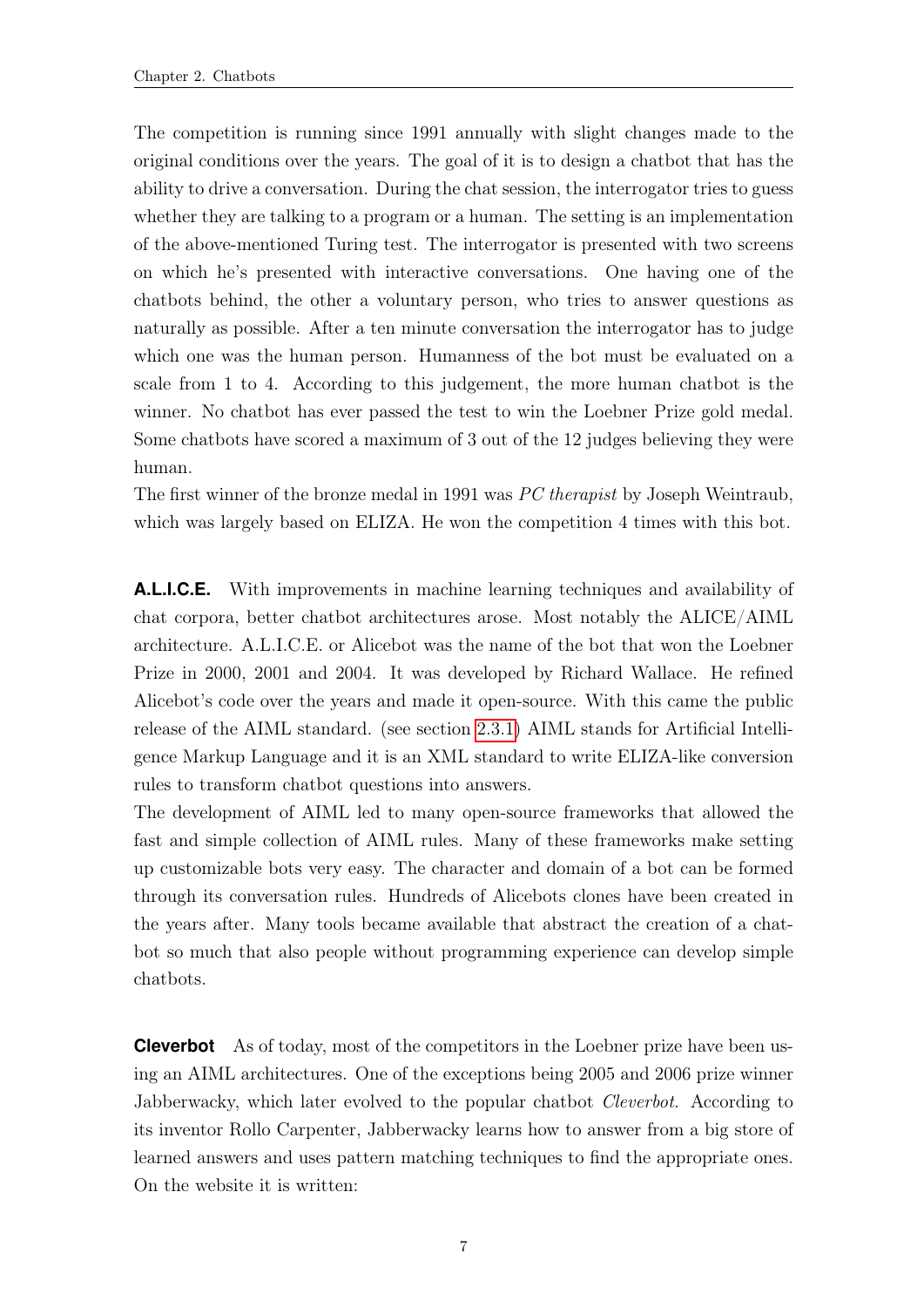Jabberwacky stores everything everyone has ever said, and finds the most appropriate thing to say using contextual pattern matching techniques. In speaking to you it uses only learnt material. With no hard-coded rules, it relies entirely on the principles of feedback. This is very different to the majority of chatbots, which are rule-bound and finite.

**Chatscript** In recent years, another standard for the definition of chatbot conversion rules was introduced. Chatscript. Chatscript allows more compact rule definition than AIML. It was brought up by Bruce Wilcox who won the Loebner prize three times with bots based on Chatscript architecture. I will give an example of Chatscript syntax in section [2.3.1.](#page-17-0)

**Mitsuku** Mitsuku, created by Steve Worswick, is considered one of the best conversational bots in existence. It won the Loebner Prize in 2013, 2016, and 2017. Mitsuku is based on AIML architecture. In addition to that it has some basic reasoning skills. The bot has been worked on since 2005 and updates to the AIML rules are scripted based on conversation logs with users.

In 2015, Steve Worswick announced that his bot had 7 million interactions per month on the Kik messenger platform alone.<sup>4</sup> Mitsuku has been launched on Pandorabots.com which is a chatbot hosting platform that lets people easily create, develop and deploy AIML chatbots. Pandorabots allows direct integration of chatbots into many messengers services like Whatsapp, Facebook Messenger or Kik.

As stated in the introduction, chatbots can be easily integrated into the Facebook messenger app since 2016. As of July 2016, there were more than 11'000 bots on the Facebook Messenger platform.<sup>5</sup>

Chatbots are used by many industries today, most prominently in the field of Ecommerce. Other fields where Chatbots are being used are: Media & Entertainment, Customer Service, Traveling, Games, Financial Information, Personal Assistants and Food & Restaurants.

In the last 2-3 years interest in chatbots has skyrocketed. User Trends are showing that People install less and less different apps. Messenger apps are by far the most installed apps. And people are not opposed to centralize a variety of functions on their messenger apps. One of the best examples for this trend might be the massively

 $^4\rm{https://whiter.com/MitsukuChatbot/status/671095095287029761}$  -  $28.06.2018$ 

<sup>5</sup>https://econsultancy.com/blog/68532-the-case-for-chatbots-being-the-new-apps-notes-fromwebsummit2016/ - 28.06.1018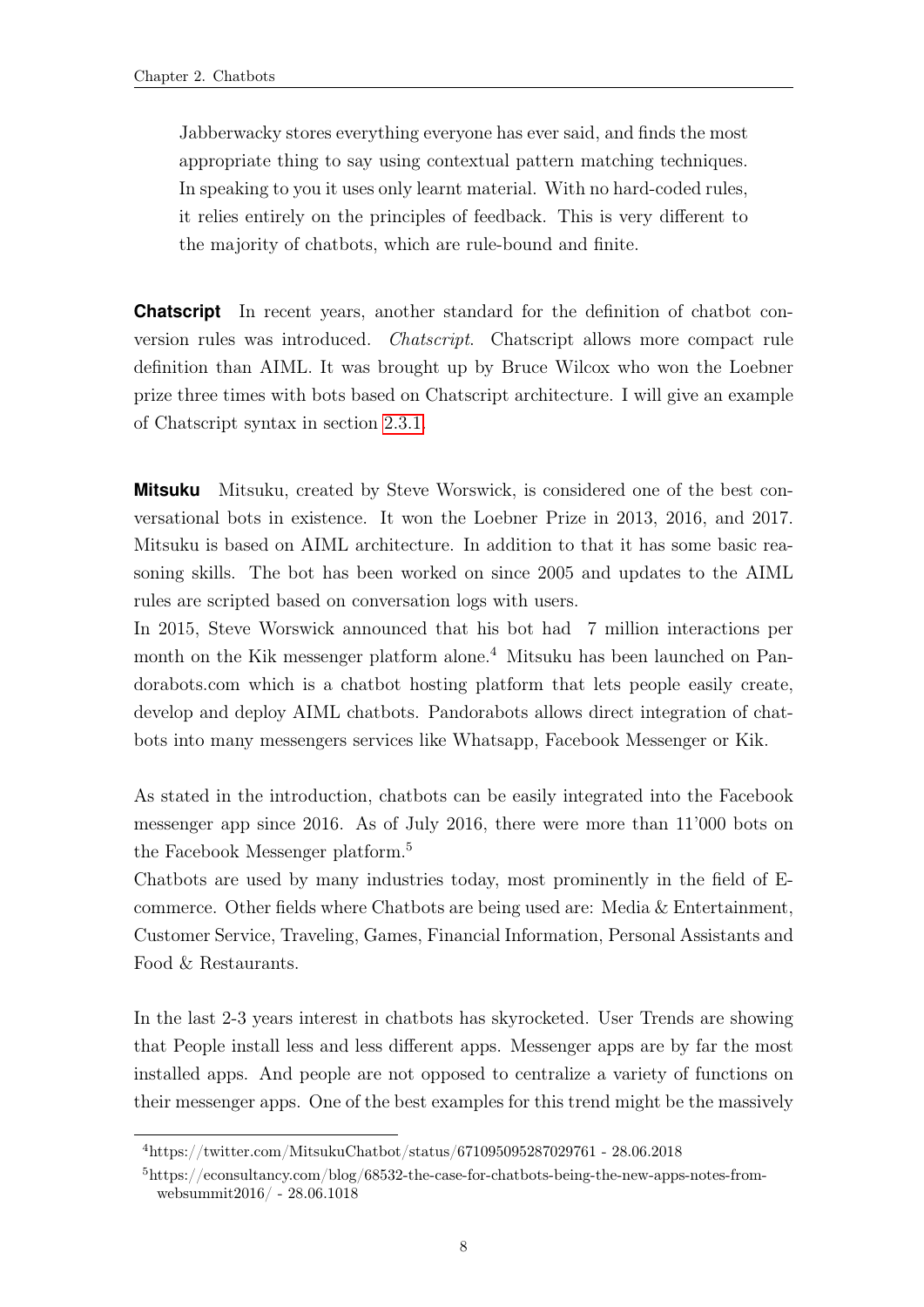popular chinese messaging app WeChat which allows users to find social networks, gaming, mobile payment and many more features all inside a messenger app. The idea to use chatbots to give people a means of direct interaction with a company has gained a lot of traction in the latest years. Nearly all of the big messaging apps allow easy integration of custom bot programs into their system.

# <span id="page-16-0"></span>**2.3 Types of chatbots**

With the variety of use cases of today's chatbots there come many differences in purpose and structure of these bots. If we are talking about chatbots there are different categories which we might want to distinguish. First let's consider the purpose of the chatbot. The goal of a conversational bot might be to entertain a user and excel at smalltalk. Other chatbots are intended to inform their chat partners about a specific topic. Then there are chatbots that answer questions and chatbots that follow orders.

The structure can also have many different forms. We have already heard about conversational chatbots and their mostly rule-based backgrounds. Besides that there are, of course, bots that involve different degrees of machine learning. This starts at things like intent classification and goes all the way to strict sequence to sequence neural network architectures, which generate whole responses just from a question. In terms of categories, these are some classification bullet points:

- conversational vs. information retrieval
- long vs. short conversation
- closed domain vs. open domain
- rule-based vs. machine-learning

On the one hand there are the conversational bots like the ones competing for the Loebner prize. They are designed for long conversation in open domain and often their answers are witty but very shallow.

In the industry, information retrieval chatbots are in demand. Many companies store their knowledge in relational databases. Whether it is user-information, statistics, financial information or general data. An information retrieval chatbot is a specific type of bot which lets a user interact with such a data store through natural language conversation.

These specific chatting bots have found their way into daily life in recent years. In most cases it is more a question-answering system than real conversation and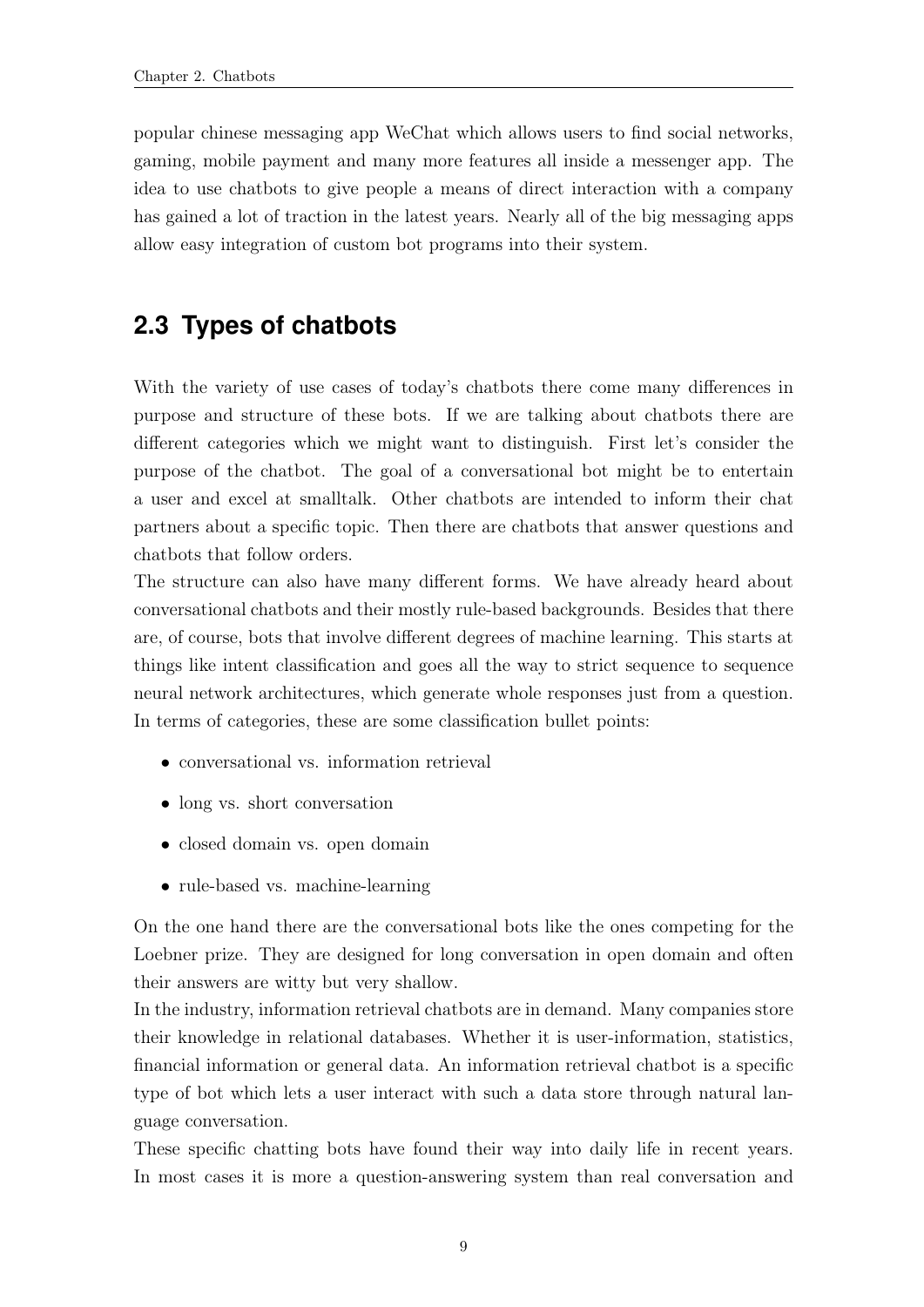interactions are typically very short. The conversations have a certain goal and meaningful answers are key.

Companies like Lufthansa, H&M or Zalando are currently using such chatbots to answer simple questions of their users. Easy and obvious answers can be preconfigured by a developer. Questions like 'Where do I find the men's underwear on your website?'

The domain can be very closed but it is important that the bot understands all sorts of questions. Conversational tricks are not a good option to hide the fact that a system does not understand a question correctly. For all the possible questions that are generally answerable by our data we want to connect the question with the correct answer. This is often achieved with some generalizing machine learning models.

Let's consider this more complex scenario: An information retrieval chatbot will have to retrieve data from a database. For example someone might want to know: "On which weekdays do flights to Athens depart from Frankfurt?". It is practically impossible to preconfigure answers to questions like this especially since the information can change all the time. The chatbot has to rely on some sort of knowledge graph or data storage that it can query for this kind of information.

The bot transfers the input sentence into a database language representation, looks up the query and responds with the result. Such chatbots serve as a mere interface between the user and the data where the user can use his own words to retrieve information without any other abstraction.

In the following we will have an in depth look at some of the techniques used in rule-based chatbots as well as machine learning approaches.

#### <span id="page-17-0"></span>**2.3.1 Rule based approach**

Starting with Joseph Weizenbaums ELIZA, the majority of chatbots created for real world usage have been developed around a set of rules. Every winner of the Loebner Prize competition up to date has used a rule based approach paired with pattern matching on the input sentence to produce output sentences. Meanwhile machine learning approaches to chatbot architecture are not underdeveloped at all. The reason why rule-based approaches are dominating the Loebner competition is that with rules it is much easier to build a chatbot that pretends to be human. Actually it is in a way human because it just outputs sentences that were defined by human programmers.

Machine learning bots on the other hand are often easy to unmask because they make mistakes in sentence structure and logic. It is however very questionable if a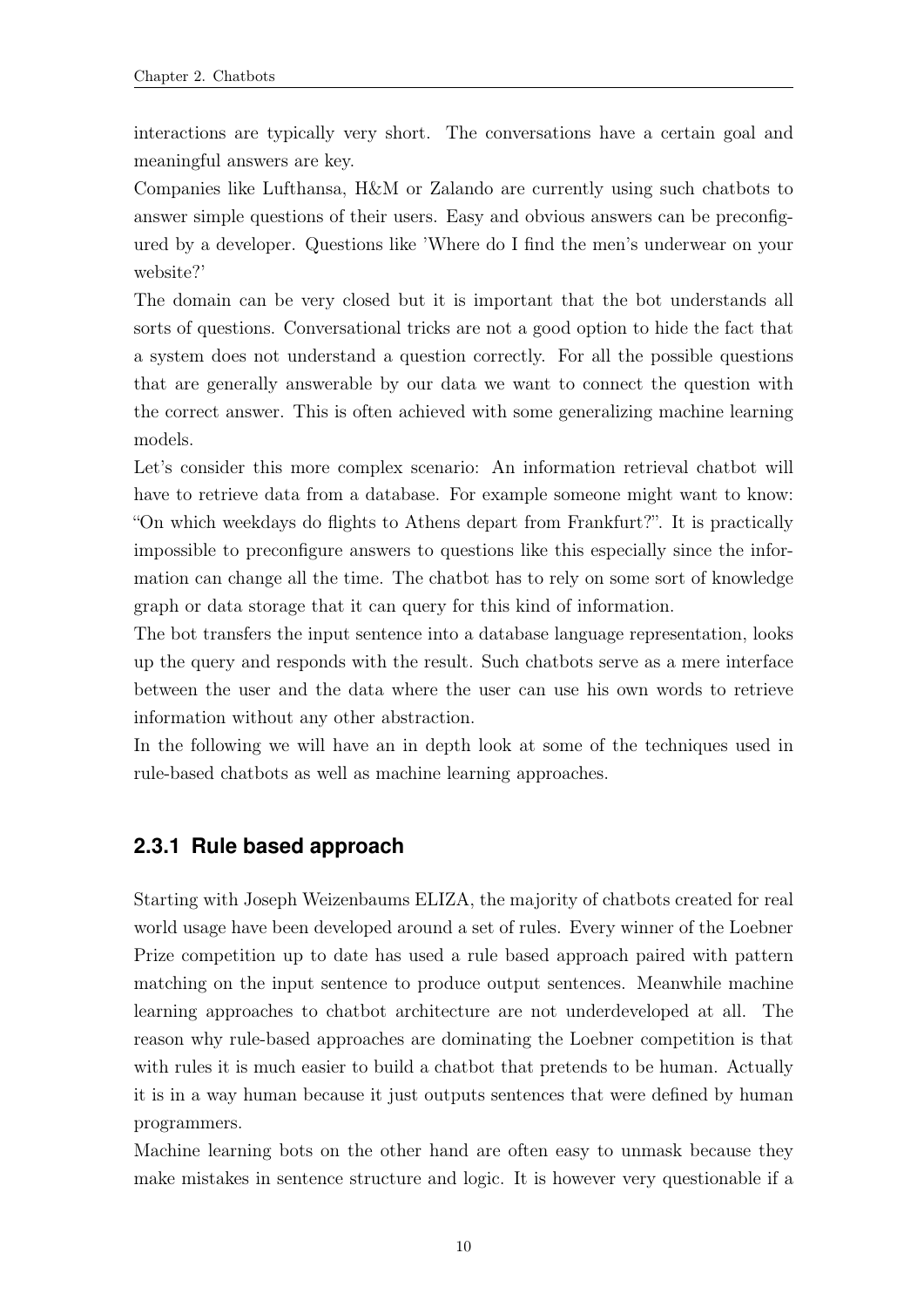deterministic chatbot defined by a finite set of rules can ever pass the Turing Test. There are just too many imaginable possibilities of conversational turns in order to cover them all with rules.

Since rule based chatbots make up the majority of bot-systems today, we will have a look at the two major frameworks that are used to build these bots. AIML and Chatscript. AIML is a dialect of XML. It was one of the first bot scripting languages and is still widely used today. AIML stores all the rules that are put into a chatbot in AIML objects. It was originally developed by Richard Wallace who released his famous chatbot A.L.I.C.E. under GNU license. (see section [2.2\)](#page-12-0) Community work on the open source code base of A.L.I.C.E. led to the creation of AIML 1.0 in 2002 and AIML 2.0 in 2013 which has some more powerful features. The purpose of the AIML language is to simplify the job of conversational modeling. The scripting boils down to the most basic idea of building a chatbot: Defining a set of input and output pairs.

A very simple AIML Rule can look like this:

```
<category>
<pattern>WHAT IS YOUR NAME</pattern>
<template>My name is Michael N.S Evanious.</template>
</category>
```
Individual Rules are marked by 'category' tags. The 'pattern' tag matches an input sentence. It also features wildcard symbols like  $*$  and  $\Box$ . The template tag defines the answer the bots gives. It can be just plain text, but it is also possible to define variables that change depending on input and context. Inside category tags we can also find that tags and topic tags which can define a certain context in which the rule should be used.

Chatscript is a more modern chatbot scripting framework. It allows more compact rule definitions and powerful features like extensive use of ontologies, support of relational databases like PostgreSQL and the ability to read JSON structures directly taken from the web.

An example of a Chatscript script file would be the following:

```
topic: ~pets (dog cat pet animal bird fish snake)
?: ( << you like snake >> )
 I love pythons except ^"Python" (the programming language)
t: Do you have any pets?
 a: ( ~ves ) Great. You like animals.
 a: ( \infty ) You don't like animals?
```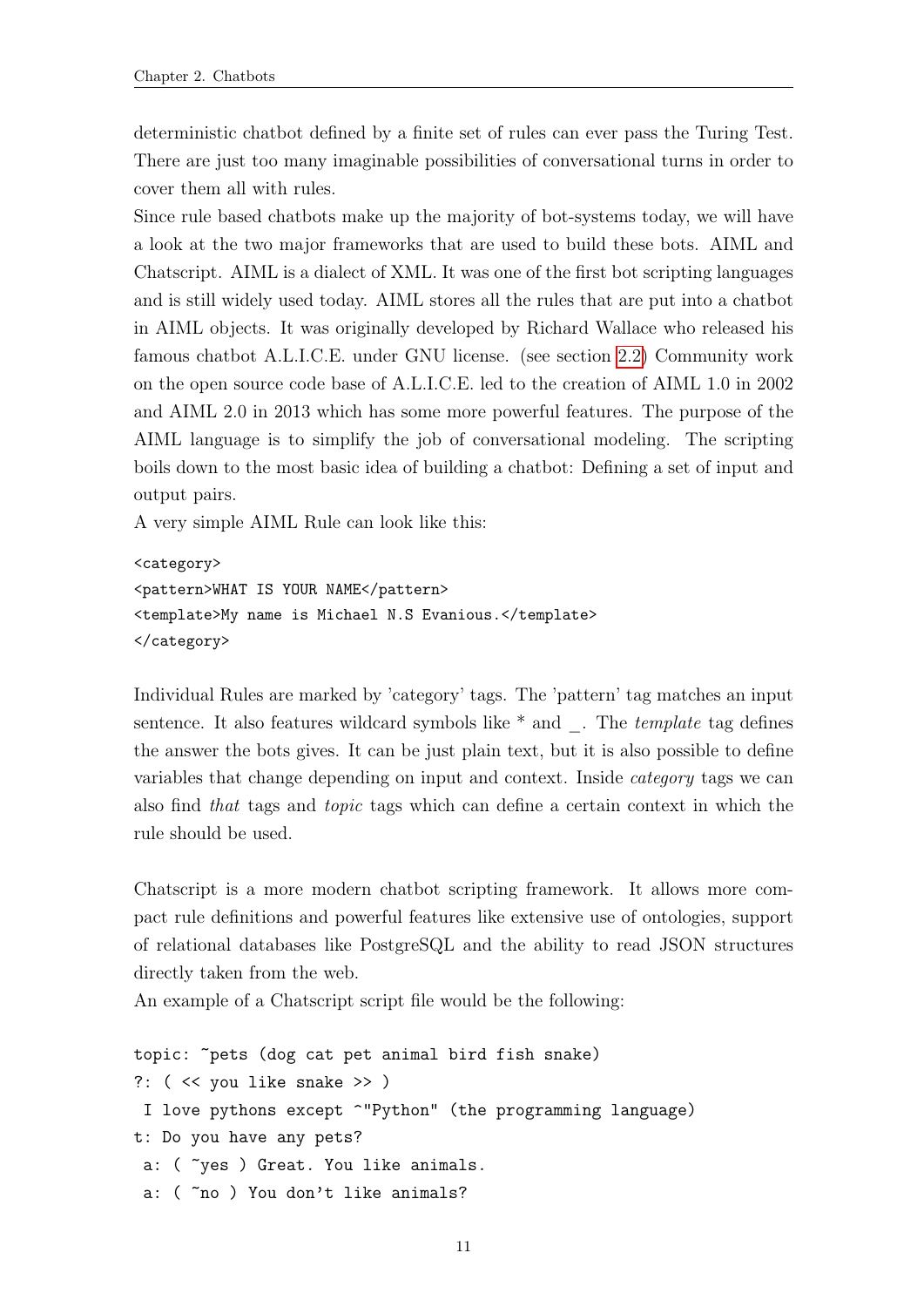```
a: ( cat ) I prefer dogs
a: ( [parrot bird canary finch swallow] ) Birds are nice.
```
In Chatscript, we define files for all the topics our bot should cover. Lines starting with 't:' define things the bot says without being asked. At the core rules are defined very similar to AIML. We have these major types of rules:

- s: means the rule reacts to statements.
- ?: means the rule reacts to questions.
- u: means the rule reacts to the union of both.

The pattern which activates the rule is given in brackets and the answer comes after that. a: to q: are called rejoinders. They can only be activated if the rule before them has been activated. So only after the question 'Do you have any pets?' is formulated, the bot will answer to any input involving 'yes' with 'Great. You like animals.'

In addition to that there are many sorts of variables and concepts one can define. It is generally a bit more complex than AIML but comparing a similar chatbot in any of the languages, Chatscript uses fewer distinct rules.

With all these rule-based systems it is tempting to think that it is an immense work to put up enough rules to be prepared for practically anything a person could say. But in reality the prize winning bots only use a few thousand rules and are already very convincing. This stems from the fact that these rules already allow a certain degree of generalization with the definition of topics and wildcards. The number of concepts and topics people generally converse about is surprisingly small. Especially if we compare it with the number of syntactically correct sentences that could be formed combinatorially with our vocabulary.

### <span id="page-19-0"></span>**2.3.2 Machine learning approach**

The problem with pattern based heuristics in chatbot development is that the patterns have to be manually crafted by a developer. Even though these systems can be very convincing and human-like they can quickly be overwhelmed by unforeseen input.

Especially if a bot has a certain function and does not just serve as an entertaining conversational bot. If the bot should provide some information to the user, we can't just rely on some cheap tricks to hide the fact that the computer in fact does not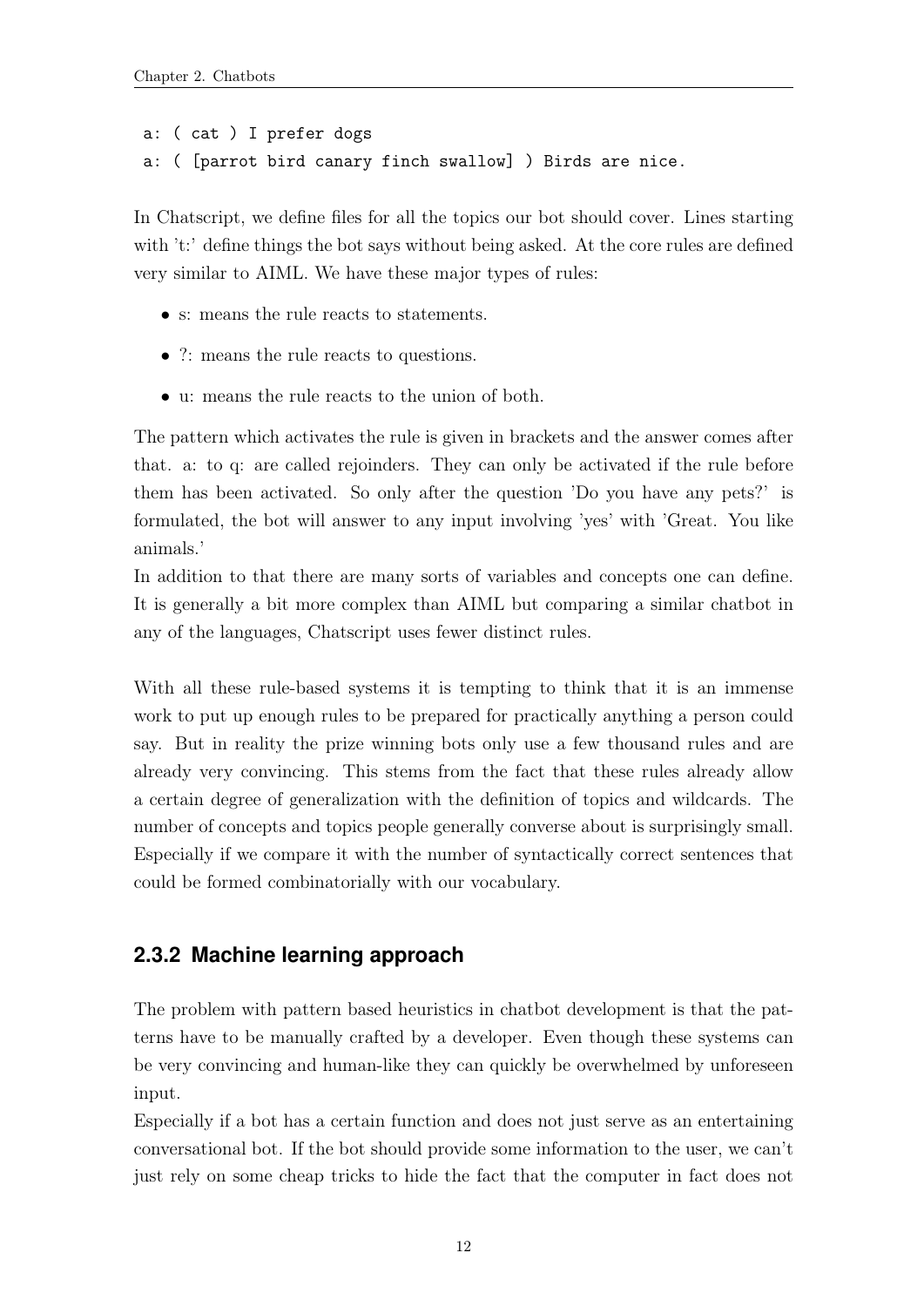understand what we are talking about. It is necessary that the bot recognizes what the user wants. One approach to achieve this is intent classification.

If we imagine a customer service bot at some company for example, we might want to ask it, if refunds are possible. There are a lot of different ways we can express this question in language. "I want a refund!", "Can I request a refund if I don't like the service?" or "What is your refund policy?". All these expressions share the same intent. To predict this intent based on the input an intent classifier can be used. Given a list of intents or categories and pairs of example question and associated intent, the classifier can learn to associate the correct intent to questions.

At the moment many of the big cloud providers offer customizable intent classifiers. Facebook has wit.ai, Google api.ai, Microsoft LUIS and on Amazon it is Lex. They use similar strategies in high level scripting like AIML or Chatscript. The difference is that you can define a few input sentences and the underlying intent which will also determine the output. The system will then generalize any given sentence to one of the possible intents you created, just by using supervised learning algorithms on your examples.

Another learning method is using deep neural networks on huge conversation logs to train a sequence to sequence model. Given an input sentence, the system will then be capable of predicting a whole output sentence or answer using just an encoderdecoder model.[\[Pereira and Luisa\]](#page-41-4)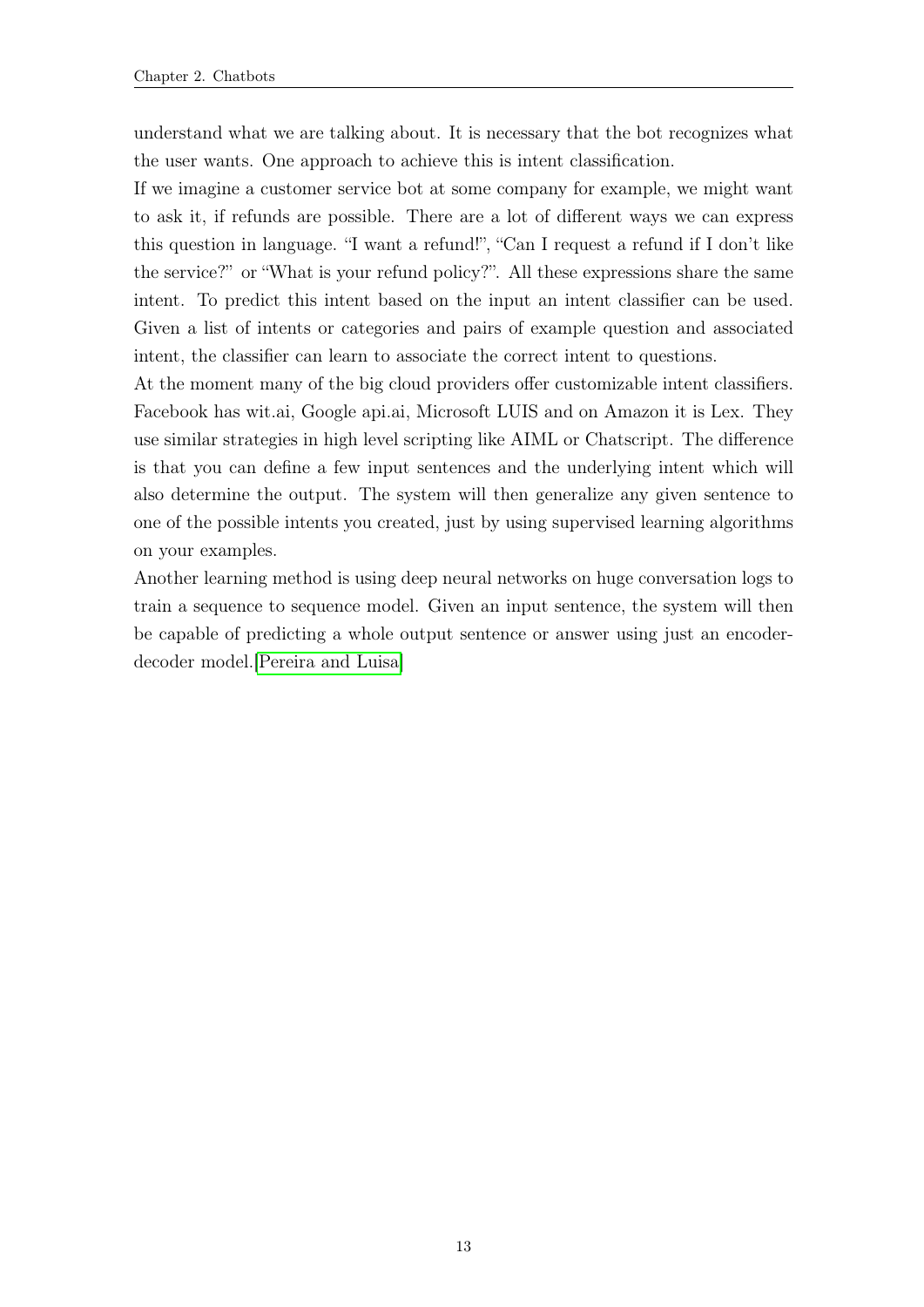# <span id="page-21-0"></span>**3 A German Chatbot**

## <span id="page-21-1"></span>**3.1 Definition of Task**

I have introduced the concept of an information retrieval chatbot in section 2.2. In particular the type of chatbot that uses machine learning techniques to convert natural language into database query representations.

At Swisscom, Switzerland's biggest telecommunications provider, this kind of chatbot is a topic of ongoing research. It is especially areas related to customer care where it is very imaginable that chatbot technology could increase quality and efficiency of services. The company needs to assure constant support for their customers in cases of technical issues, consultation and all sorts of question-answering. Depending on the time of the day and the general situation it is necessary to wait for a long period of time to speak to a customer care employee. This is one of the biggest problems when it comes to customer satisfaction.<sup>1</sup> Integrating chatbots into the process can presumably make it easier for all the parties involved.

Additional to that, we have the problem of language. While there is an abundance of chatbots in English, other languages have only seen little development in this area. Considering that Switzerland has four official languages, multilingual chatbots would make a lot of sense at Swisscom. People feel a lot more comfortable and satisfied when they can communicate in their native language.

Many short and easy questions can potentially be answered thoroughly and correctly by relatively simple chatbots. This gives employees more time to focus on harder cases and provides customers with a fast and uncomplicated response. Customers do not have to be on the phone for several minutes to get a simple answer.

As explained earlier, a chatbot can also handle slightly more complicated cases, where the correct answer can only be found in a database. It is possible to train a machine learning model that generates SQL expressions given a natural language question and look up information in a big table. A well trained information retrieval bot could potentially be added to the current question-answering setup in customer

<sup>1</sup>https://www.swisscom.ch/de/business/enterprise/themen/digital-business/des-2017-008 servicesmit-kuenstlicher-intelligenz.html - 30.06.2018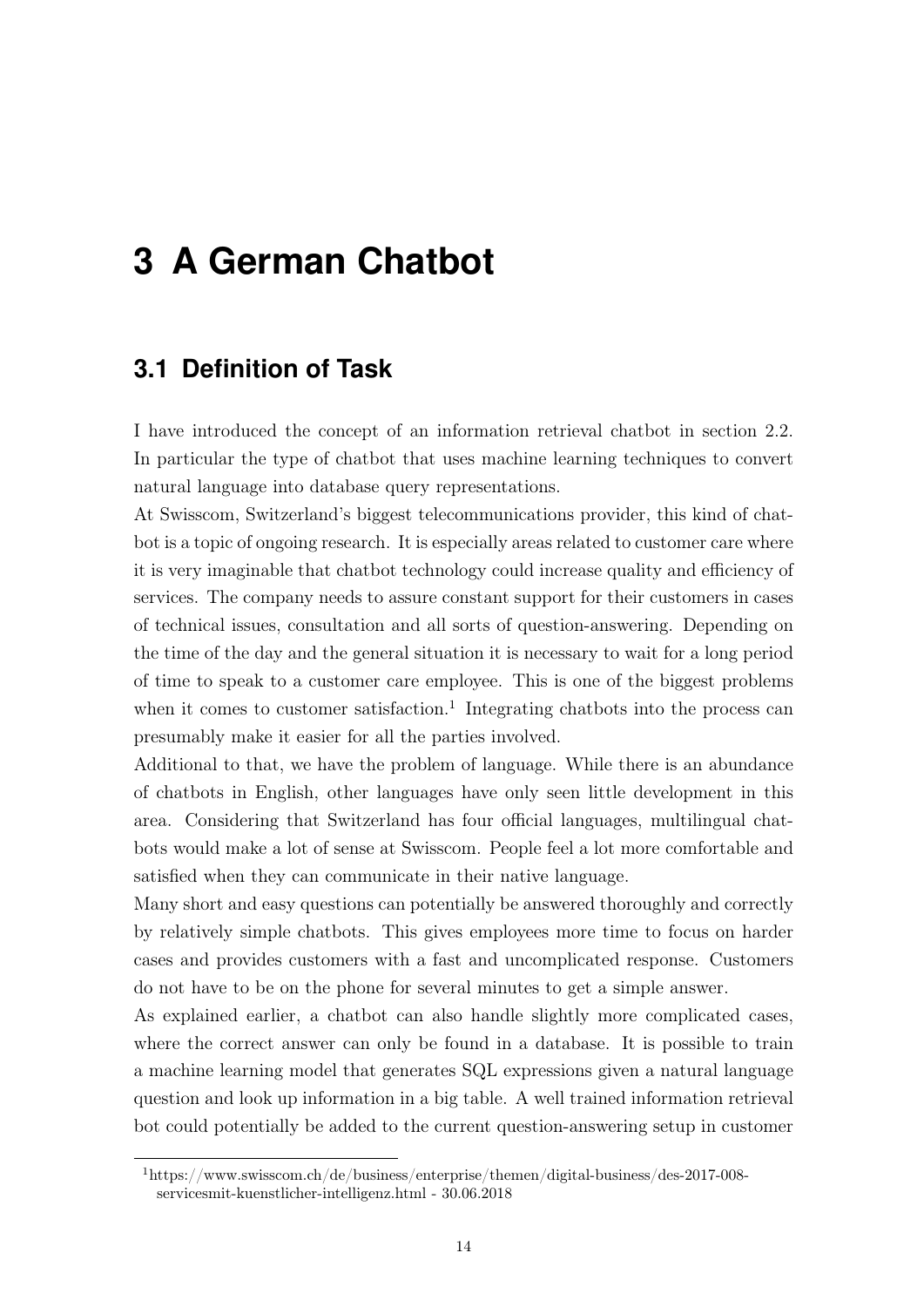service at Swisscom.

To get hands-on experience with the actual research that is being conducted in this

<span id="page-22-0"></span>

Figure 1: Overview of the SQL generation task

area we arranged a short collaboration with Swisscom's AI group. I was introduced to Claudiu Musat and Ignacio Aguado and their ongoing chatbot system experiments. Their experiments involve a neural network chatbot architecture which is able to retrieve answers from a database of tables extracted from Wikipedia. The project is a proof of concept for the task of natural language to SQL conversion. Their experiments involve a bot, that can be provided with a question and predicts an SQL expression through several neural networks which have different properties based on the specific function that they serve in generating the SQL query.

Consider this example: The question "How many players are from Georgia?" is translated to the SQL query "SELECT COUNT(Player) WHERE Nationality='Georgia';". The column name 'Player' and the WHERE clause "nationality='Georgia' " have to be predicted from the inputs. The aggregation function COUNT is chosen from the set of possible aggregation functions in SQL syntax. (See Figure [1\)](#page-22-0)

These elements are generated by a series of neural networks. Some of the networks just predict one element out of a series, others encode a series of words into a vector and still others decode or generate a series of words from an encoder output. In the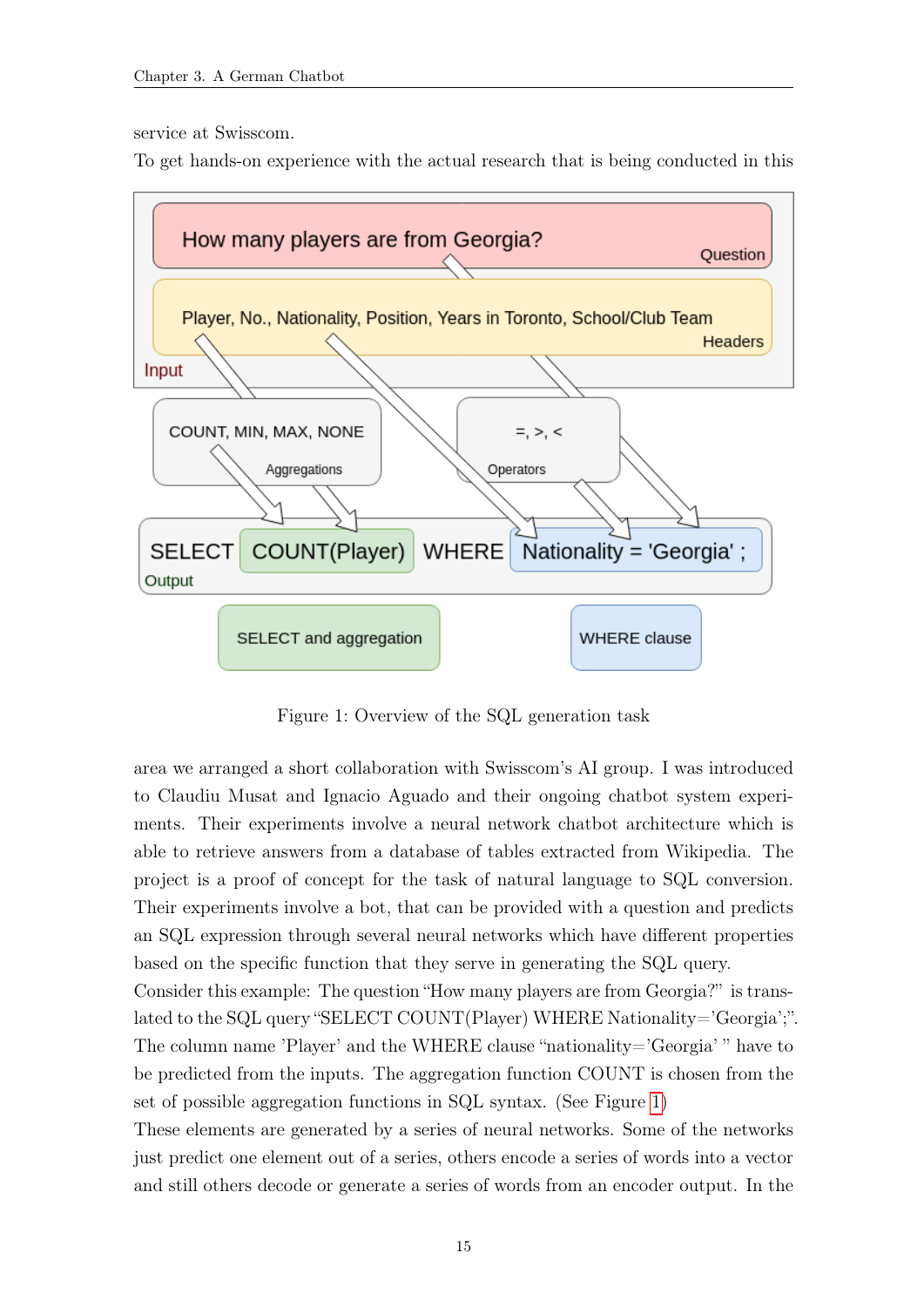end, outputs of several networks form the full SQL query string. In the following sections, all of these individual parts will be taken apart and explained.

Our goal was to test the system's ability to adapt to new languages. What we had in mind here, was to conceptualize the idea of multilinguality, which would be a very helpful feature of any chatbot as mentioned above. In this case I worked with the biggest language in Switzerland - German - trying to find out where the difficulties might lie and find possible solutions.

In particular we would come up with a way to generate the equivalent training material for the bot in German as it had in English and see if evaluation results can be at least comparable to those of the English system. The limiting factor here is the quality of the training corpus we begin with and especially the quality of the translations that are generated. As I will explain in the next section, the corpus we are working with is created quite artificially and therefore not a very good example of natural language. Therefore in the act of translating this corpus the connection between the question sentences and the aligned SQL expressions will get lost to a certain degree.

In German, sentences are generally longer than in English and things like syntactical variation or compound nouns could make the task of learning the corresponding SQL query for a German sentence harder than in the English case.

The question that needs to be answered is, whether automatically translating the training corpus gives useful results in constructing a chatbot system in a different language.

### <span id="page-23-0"></span>**3.2 Groundwork**

In my practical evaluations I have not been setting up anything from scratch. I largely relied on previously built neural network training architecture. Swisscom largely follows the approach of [Zhong et al.](#page-42-1) [\[2017\]](#page-42-1) and also [Xu et al.](#page-42-2) [\[2017\]](#page-42-2) to train and evaluate their early experiments. In the following I will describe some of the groundwork underlying my experiments and the data being used.

[Zhong et al.](#page-42-1) [\[2017\]](#page-42-1) provide the WikiSQL data set which is used to develop the chatbot. [Zhong et al.](#page-42-1) [\[2017\]](#page-42-1) also describe a neural network architecture to translate natural language sequences to SQL which is the basis of my practical work. I will explain the content of the Seq2SQL project in more detail later. In general they used a big corpus of natural language question and SQL expression pairs to train their system to generate SQL expressions from natural language questions.

The idea of the presented practical work is to adapt the corpus and system to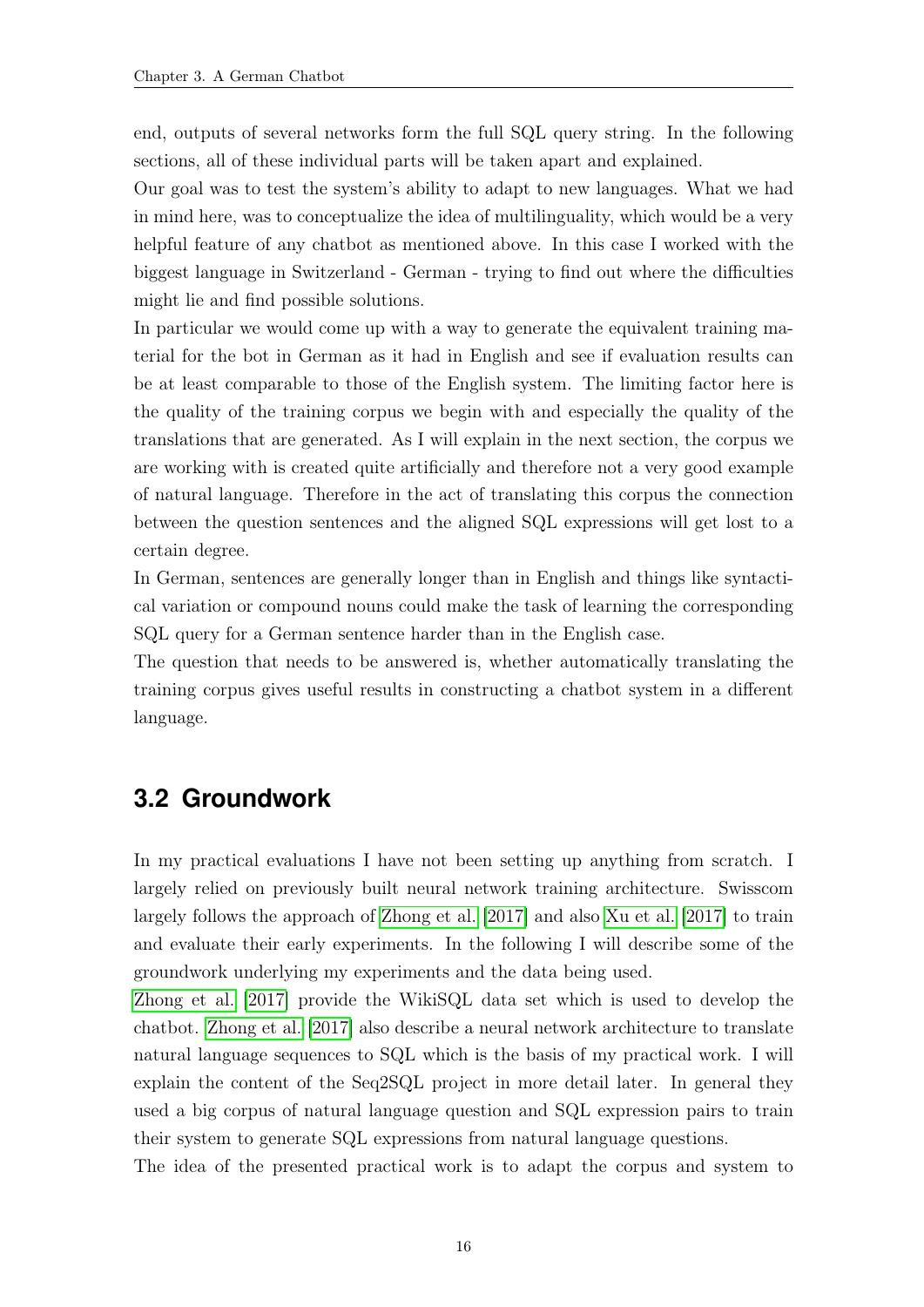German language. This means translating the natural language questions to German with a machine translation service, then preprocessing the sentences and retraining the Seq2SQL system with some adaptations. I train a number of different models with different training data and system parameters. Then the models are all used to predict SQL expressions in a given test set of sentences.

Subsequent evaluation of the results will show what setting is best for the task and if the resulting bot can compete with the original English one.

#### <span id="page-24-0"></span>**3.2.1 Seq2SQL**

Seq2SQL is a project described in two research papers published by Salesforce research team in 2017.[\[Zhong et al., 2017;](#page-42-1) [Xu et al., 2017\]](#page-42-2) The task they were trying to solve is the generation of SQL queries from natural language expressions.

**WikiSQL** The WikiSQL data set is a data set that comprises 80'654 manually produced examples of natural language questions aligned with SQL queries generated from 24'241 tables taken from Wikipedia. It was gathered using the crowd sourcing platform Amazon Mechanical Turk where workers were asked to form English sentences from SQL paraphrases.

To start with, a subset of the Wikipedia tables is used to generate the SQL queries. So for example a table about a certain basketball team might give us many possible queries like this one:

> SELECT COUNT(Player) WHERE Nationality='Georgia'; Listing 3.1: SQL with aggregation

This is basic SQL syntax to say that we want the content of column "Player" in the rows where column "Nationality" has the value "Georgia" and then to count together all the individual cells that follow these constraints. The query counts all the players that come from Georgia.

COUNT is an example of an aggregation function. Aggregations are cases where an aggregate has to be computed from a number of values. In the data we can find four types of aggregations: COUNT, MIN, MAX or None (no aggregation). No other functions were used in the SQL expressions that were generated for creating the WikiSQL corpus. This is quite arbitrary and in a real scenario there would be more aggregation functions to learn, to get all answers from the data.

To extract the SQL strings, they only chose tables big enough and well formatted.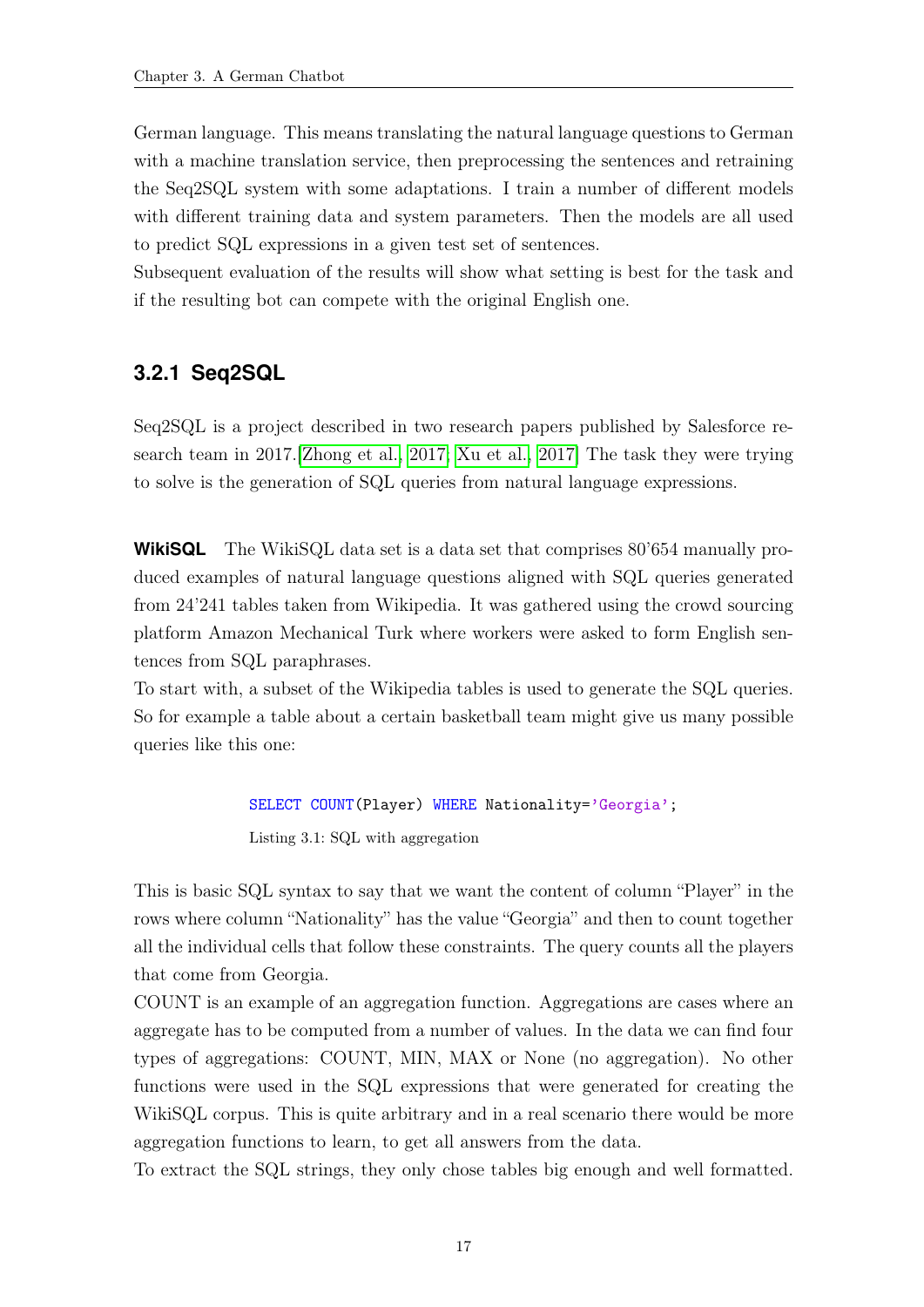In a next step an English language paraphrase of the SQL expression is automatically generated using a template. The SQL expression from above for example could be translated to "How many player when the nationality is Georgia?" which is easily derivable from the SQL string. After that the freelance Amazon worker, called "turker" comes in. He forms the prepared question into a proper English sentence. The turkers also control whether the result of the SQL query is actually a valid answer to the natural language question.

In [Zhong et al.](#page-42-1) [\[2017\]](#page-42-1) a neural network architecture is presented to translate from the natural language question to the SQL expression. I will explain this architecture in detail further down. In the earlier paper, [Zhong et al.](#page-42-1) [\[2017\]](#page-42-1) use policy-based reinforcement learning in the form of immediate query execution on the database. In the next paper [Xu et al.](#page-42-2) [\[2017\]](#page-42-2) describe a pointer network without reinforcement learning which leads to a performance increase. For the experiments at Swisscom, structures from the earlier approach are used. For specific parts of the network architecture like the WHERE clause prediction, they did not use reinforcement learning but a pointer network as described in [Xu et al.](#page-42-2) [\[2017\]](#page-42-2).

The general Seq2SQL architecture is built around a deep neural network model called the pointer network. [\[Vinyals et al., 2015\]](#page-41-5) It consists of an encoder two-layer bidirectional Long Short-Term Memory network and a decoder two layer unidirectional LSTM network. Pointer networks are implementations of Recurrent Neural Networks (RNN). They are used to solve sequence-to-sequence problems. A pointer network uses the mechanism of neural attention as a pointer to select a member of the input sequence as the output.

There will be an in-depth explanation of the different pointer networks that are used to generate the output in section [3.3.2.](#page-29-0) In our case, input to the pointer network is provided in form of all the tokens of the question and all the tokens of possible column headers in the corresponding table. More specifically word embeddings of tokens are used as an input layer. (For more information about embeddings, see section [3.3.3\)](#page-32-0)

All the embeddings of the input set are encoded by a neural network so that we get an encoder output for each of the words in the input sequence. On the encoded input sequence a decoder network is built. At each decoder step the decoder LSTM network takes as input the query token generated during the previous decoding step and outputs a state. With this state a scalar attention score for each one of the input tokens is computed, which determines the output token.

In a real world application, we assume that we know beforehand which table contains the information that the user is seeking or that all knowledge is stored in the same table. Consequently the table name (FROM statement) is not part of the predicted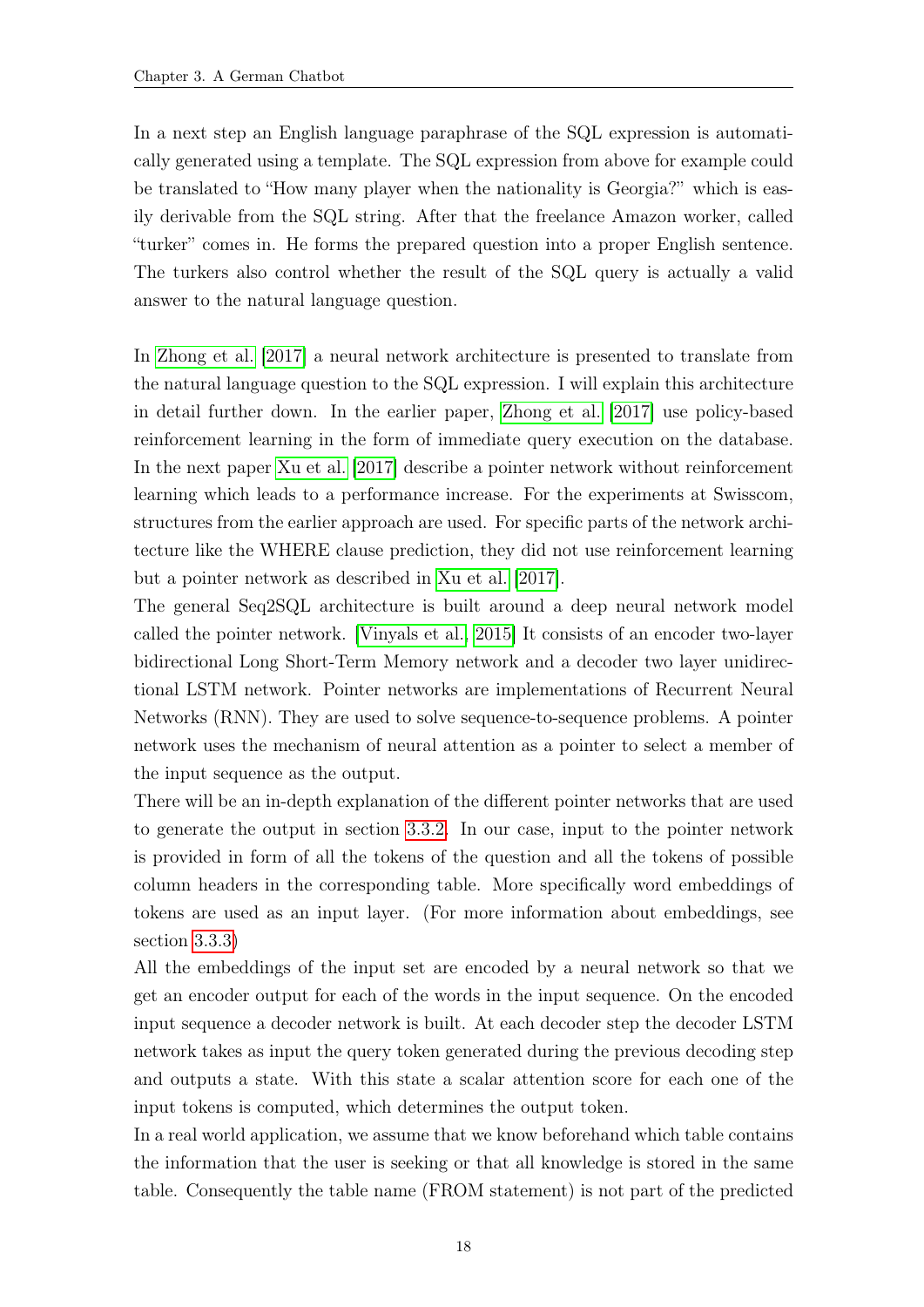output. This also means that we should know all the possible column names that are part of the input to the network.

Let's consider another basketball example:

<span id="page-26-0"></span>SELECT result WHERE place='Los Angeles' AND date='05.09.1993'; Listing 3.2: Example SQL expression

Given an input sentence like "What was the result of the game in Los Angeles on 05.09.1993?" and the column names "place", "result", "date", "number", etc., we want to generate the above expression. Due to the simple and consistent syntax of SQL, the hardest things that need to be predicted here are actually the slots with column names and values. The SQL specific tokens like "SELECT", "WHERE" etc. are pretty much given with the exception of aggregation functions like COUNT or MAX. So what has to be predicted are actually the SELECT column, possibly an aggregation on the selection and the WHERE clause.

One problem that arises with SQL is that different queries can often have equal results. Let's look at this query for example:

```
SELECT place WHERE date='05.09.1993' AND place='Los Angeles';
Listing 3.3: Example SQL expression equivalent to 3.2
```
This SQL expression will yield exactly the same result as the one above, even though the ordering of the constraints is switched up. They are semantically equivalent. However in automatic evaluation they won't be seen as equivalent. This phenomenon can affect the performance of the model significantly.

To simplify the task and prevent this problem [Xu et al.](#page-42-2) [\[2017\]](#page-42-2) introduce a canonical representation of SQL strings. The above query for example would be formalized to the following construct:

```
{
 "aggregation":None
 "select": "results",
 "conditions": [
    ["date", "=", "05.09.1993"],
    ["score","=",50]
]
}
```
Listing 3.4: Canonical representation of SQL query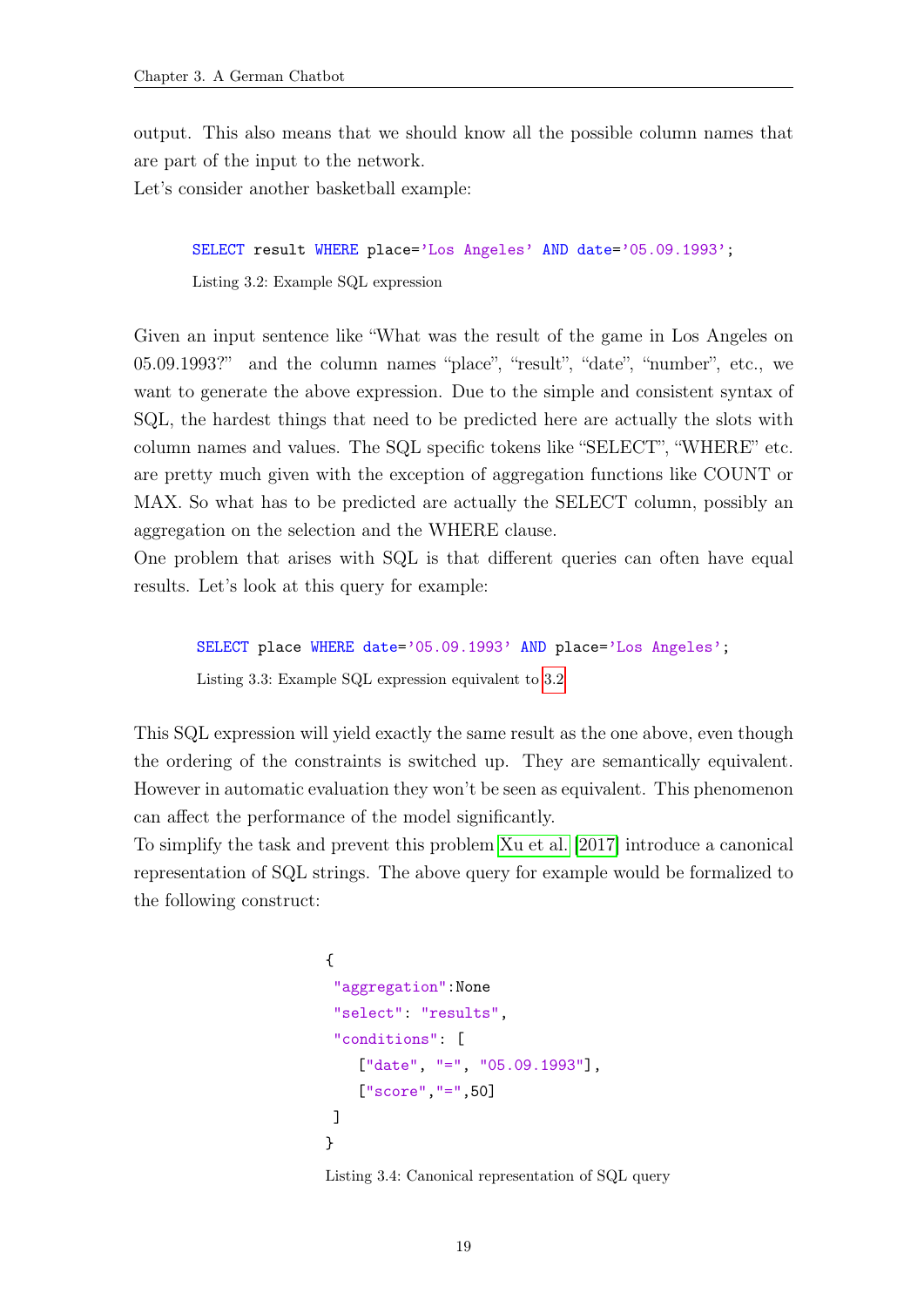The neural network now only fills this data structure. The SELECT column as well as the column in the WHERE clause have to be chosen from the set of possible column headers. Aggregation can have one of the four values I mentioned above.

The WHERE clause consists of one or more conditions. In fact we probably never find more than three conditions in our questions and most of the time it is just one. A condition has three parts: a column name, an operation and a value. The operation between WHERE clause column and value can have these three forms:  $\equiv$ ' $\prec$ ' and ' $>$ '.

## <span id="page-27-0"></span>**3.3 Methods**

In the following sections I will give a detailed description of the computational methods that were used during the practical work. At first, I will explain some of the choices regarding machine translation that I took to come up with the best German training corpus. Then we will have a look at the neural network architecture. I will explain each of the different networks, used to generate the information in the canonical representation. (see listing [3.4\)](#page-26-1)

Finally I introduce the concept of embeddings and present the pre-trained embeddings that I experimented with.

#### <span id="page-27-1"></span>**3.3.1 Translation**

The quickest way to develop a neural network learning chatbot in a different language, namely German, should be to translate the natural language sentences that are aligned with SQL expressions in the training data. The system is then trained on the translated data again and should ideally already understand the new language. In our case, this means translating all the questions as well as all the headers that belong to them for the WikiSQL data.

More than 80'000 sentences are not realistic to be translated manually by human translators in reasonable time- and cost-efficiency. It is also not necessary since it is possible to use a machine translation system to translate these simple and short sentences. The crucial part with this idea is that these translations are as accurate as possible. This will ensure the quality of the corpus and its actual usefulness as a training resource for a German chatbot.

It is not important that the translations are always perfectly on point, because neural network learning algorithms are generally known to be resistant to some amount of noise in their inputs. So, a good machine translation service will probably serve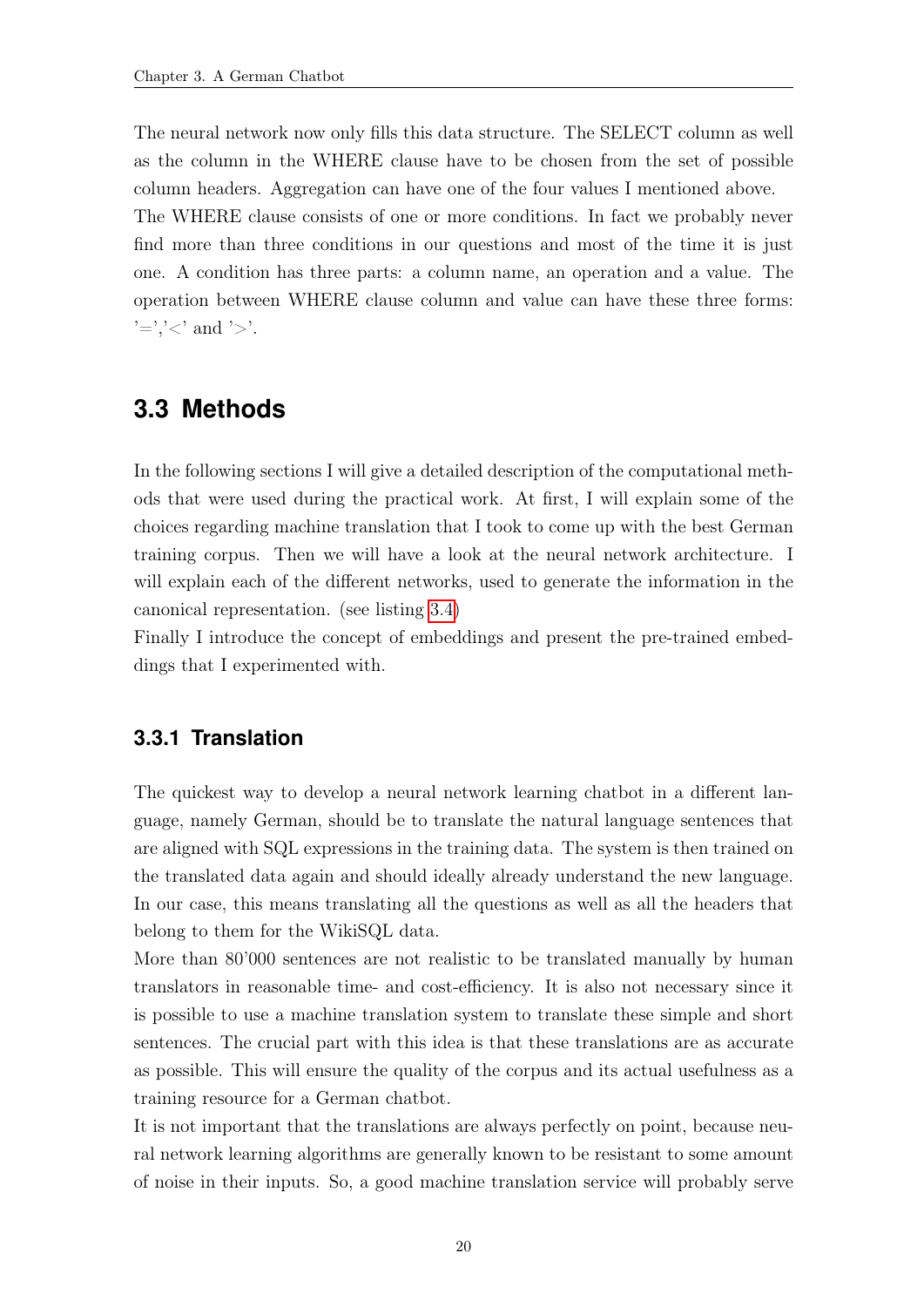a good enough service, while being highly efficient and low cost.

For this translation task we considered two translation services. One was the Google translate API and the other one was DeepL.com. Both of these services use big scale deep learning to train their neural machine translation systems. They also both provide a well-documented and easy to use web API which takes requests and charges a certain fee per translated character. While Google translate is kind of a stable veteran in the machine translation business, DeepL is seen as a runner-up that features some exciting benchmark results.

To find out which of the services works better for our cause, I translated the whole WikiSQL corpus with both of them and evaluated a random sample of both of the outcomes.

First there is to say that, while both of these services provide very easy access for reasonable prices, actually only Google translate's API was ready to use right away. At the time of this writing it was not possible for a private person to access DeepL's web API. The reason was supposedly that they are overwhelmed by requests at the moment.

To have the DeepL translations nonetheless, we decided to use a web scraper that puts the questions as queries into the translation box on the DeepL web page. As soon as the result appears, the bot retrieves it from the result box and puts the next query. This is not a recommended approach, as it can impact the performance of a web page and is not the intended way to use this application. But since our corpus was relatively small and we couldn't get access in a different way, this was the only way to go.

This method takes a lot longer than using an API. To avoid the web server automatically blocking the IP that sends a huge amount of requests, different sorts of timeouts had to be used. To speed up the process I ran the bot from 5 different machines at once, 3 of which were small amazon computing instances. In this manner the 80'000 sentences could be translated in roughly a week.

To evaluate the quality of the translations I randomly picked 200 of them from the corpus. I manually rated them from 1 to 5 based on my subjective judgment of correctness. Results can be found in table [3.1.](#page-29-1) The quality of the translations is quite good, especially for shorter sentences. It is not often the case that a question is not comprehensible anymore after the translation or completely changes its meaning which would defeat the purpose of the corpus. DeepL sometimes corrupts numerical characters. In the translations we can find examples of numbers where parts were interchanged or cut out. It is very rare though and can be fixed in post-processing. Google translate seems to have problems with detecting named entities which creates a big problem for our corpus, which contains many named entities in column names and values. So if these are not translated correctly, the bot will learn wrong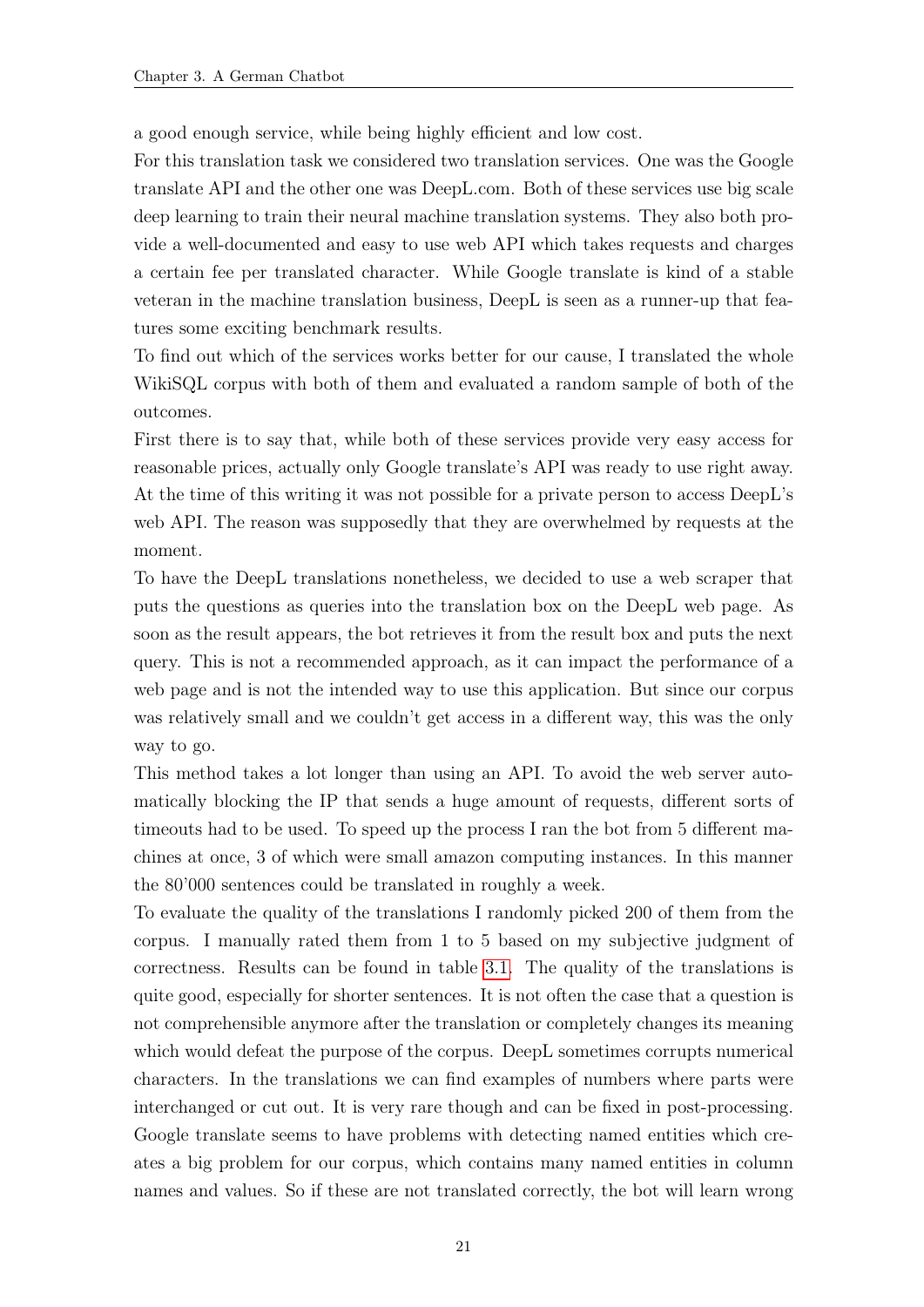<span id="page-29-1"></span>

|                    | DeepL | Google translate |
|--------------------|-------|------------------|
| mean               | 4.70  | 4.55             |
| median             | 5.0   | 5.0              |
| standard deviation | 0.48  | 0.61             |

Table 3.1: Quality assessments of translation services

associations.

As can be seen in table [3.1.](#page-29-1) DeepL translations are generally a bit better than the Google translate ones. So it is these translations that we are using for the training. Column names or headers are also part of the input to the system. To make sure that the training process works as intended, all of the header tokens were translated as well. In the corpus we can also find tokens of the WHERE clause values. These are mostly numerical, but sometimes they are words like "color='blue' ". I translated these as well to be sure that we can evaluate the generated German SQL expressions against the ground truth later.

#### <span id="page-29-0"></span>**3.3.2 Neural Network Training**

In the following I will explain how the different parts of the system are trained to generate an SQL expression from a natural language input. We might have an input like "Who was the winning team of the game that was contested on February 1, 2009?". What we want our system to learn is the variable parts of the SQL expression. As seen in the canonical representation listing [3.4.](#page-26-1) The resulting SQL is then "SELECT winner WHERE date='February 1, 2009';".

According to this structure, it is three parts that we want to determine. Aggregation, SELECT column and WHERE clause. An aggregation function is not used in this example because we just select one value and aggregations can only be produced from a group of values. The select column is "winner" and the WHERE clause is "date='February 1, 2009' ".

**Aggregation** To predict an aggregation operation like the count of players from Georgia in the example previously given, first a scalar attention score is computed on all the tokens of the input question,  $\alpha_t^{inp} = W^{inp} h_t^{enc}$ , where  $W^{inp}$  is the weight matrix and  $h_t^{enc}$  is the state of the encoder corresponding to the  $t^{th}$  word in the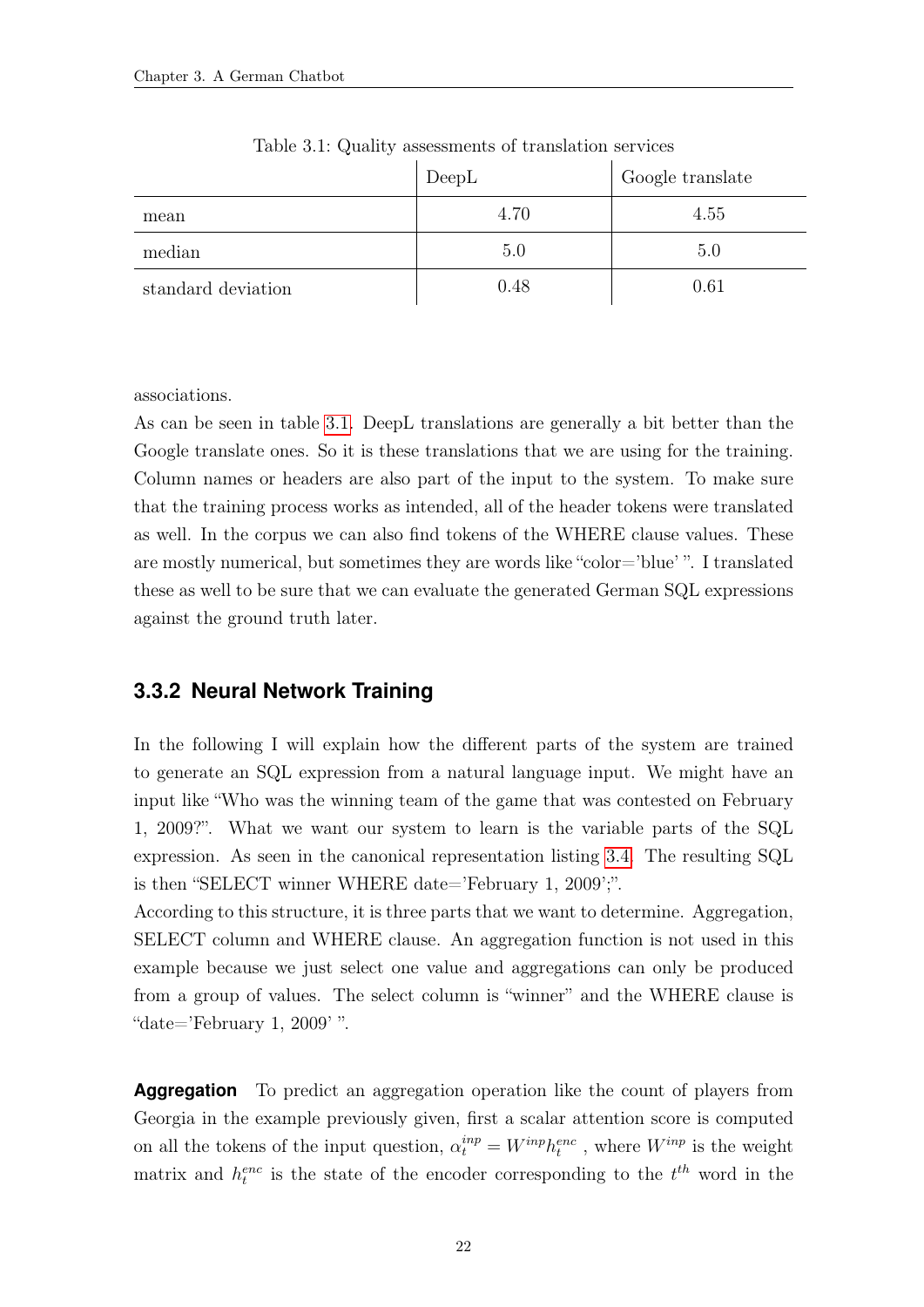<span id="page-30-0"></span>

Figure 2: The Seq2SQL system has three components: Aggregation, SELECT column and WHERE clause. On the left there is the input, a question and the headers of the corresponding table. On the right the SQL expression.

input sequence. From these a distribution is produced,  $\beta_t = softmax(\alpha^{inp})$ . The input representation  $\kappa^{agg}$  is the sum over the input encodings  $h^{enc}$  weighted by the normalized scores  $\beta^{inp}$ .

$$
\kappa^{agg} = \sum_t \beta_t^{inp} h_t^{enc}
$$

Next we compute  $\alpha^{agg}$  by applying a multi-layer perceptron to the input representation  $\kappa^{agg}$ .  $\alpha^{agg}$  denotes the scores over the subset of the three SQL aggregation functions COUNT, MIN, MAX, and the no-aggregation 'None'.

Then we apply the softmax function to the output of the perceptron to obtain the probability distribution over the set of possible aggregation operations,  $\beta^{agg} =$ softmax( $\alpha^{agg}$ ). This distribution lets us choose the most probable of the four aggregation possibilities.

**Select Column** The selection column depends on the table columns as well as the question. SELECT column prediction is a matching problem. We have column names like "Player", "Nationality", "Position", etc. encoded with an encoder LSTM network. Given the list of column representations and a question representation, the column is selected that best matches the question.

Similar to the procedure above, column names and input are represented by applying some transformation on them. Namely encoding all the column names with LSTM networks and the same procedure on the input question as for the aggregation.

$$
h_{i,j}^c = LSTM(emb(x_{j,t}^c), h_{j,t-1}^c)
$$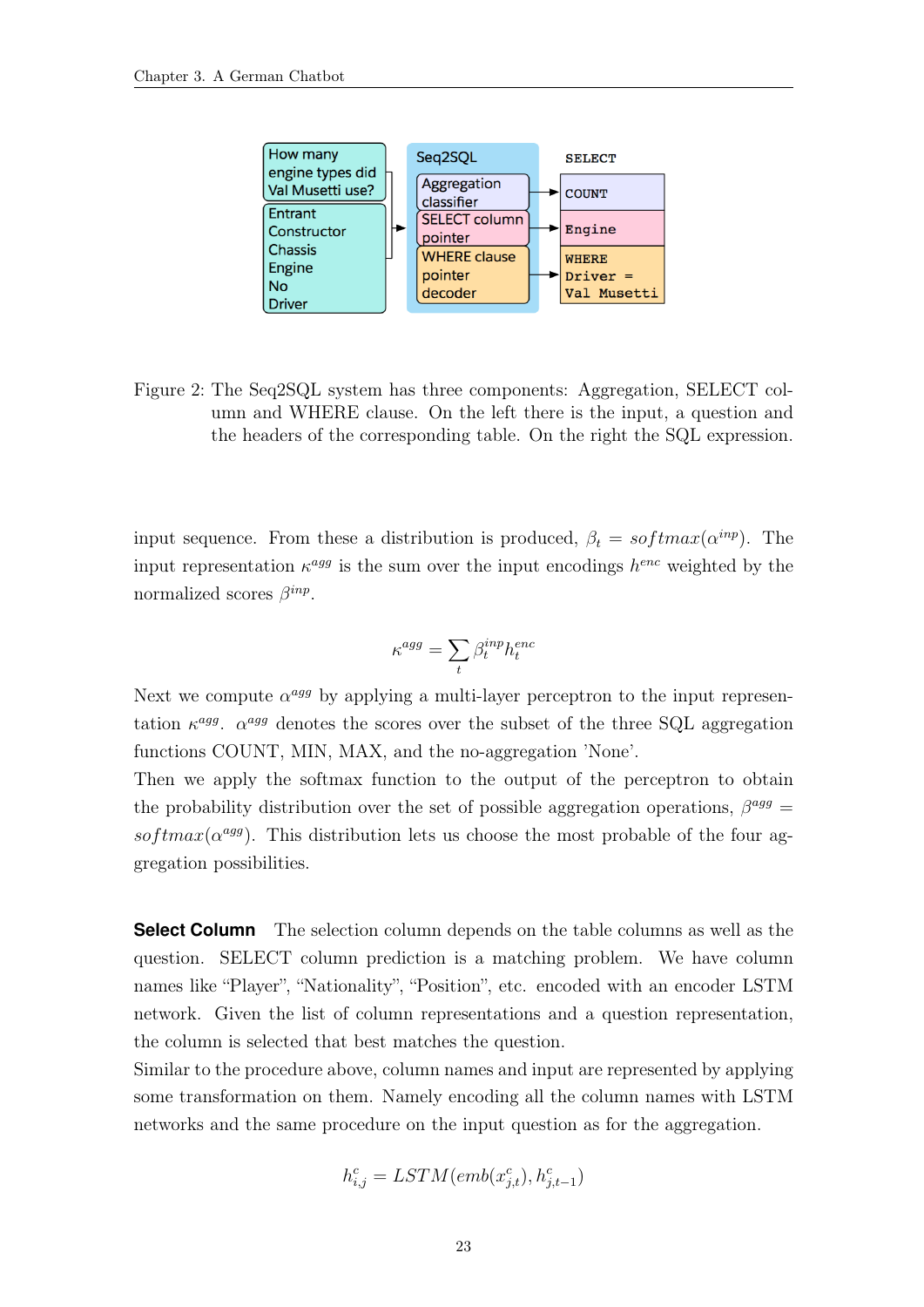$h_{i,t}$  denotes the tth encoder state of the j<sup>th</sup> column. A multilayer perceptron is then applied to the column representations, conditioned on the input sentence representation. It outputs a distribution of scores for all the possible columns, which represents their probability to be the correct column.

**Where Clause** The WHERE clause is the most complicated structure to predict. It is necessary to predict the subset of columns that is present in the WHERE clause and for each of them we also have to predict an operator and a value.

For example, in the question above, the column is "date", operator is "=" and the value is "February 1, 2009". Attention weights are computed so that the network predicts only the set of columns that are part of the WHERE clause. Taking the weighted sum of the attention weights and the LSTM network hidden layers output of the question encodings, we can compute the probability of the columns to be in the set of WHERE columns.

Once we have these probabilities, we need to decide how many of the columns are in the clause. We use a pointer network again to predict the number of WHERE clause constraints. Then we choose the number of columns with the highest probability scores.

Predicting the operation between column and value is a three-way classification problem. The model needs to choose between ' $\langle \cdot, \cdot \rangle$ ' and '='. The pointer network uses column attention again to capture the dependency between column and operator slot.

The value slot is predicted with a sequence-to-sequence model. The value is generally a substring of the natural language question. The sentence token embeddings are encoded with a bi-directional LSTM network as before. The decoder network is another pointer network. Generally we compute the probability that the next token of the value string is the i-th token in the natural language question.

$$
P_{val}(i|Q,col, h) = softmax(a(h))
$$

where h is the hidden state of the previously generated sequence,  $Q$  is the input question, col is the column that is associated with the value and  $a(h)$  is the decoder output of each of the tokens in the input question. Note that an <END> token is added to the input tokens. The model takes all input tokens with probabilities higher than the <END> token as part of the value string. Input tokens with probabilities lower than the  $\langle$ END $\rangle$  token do not belong to the value string.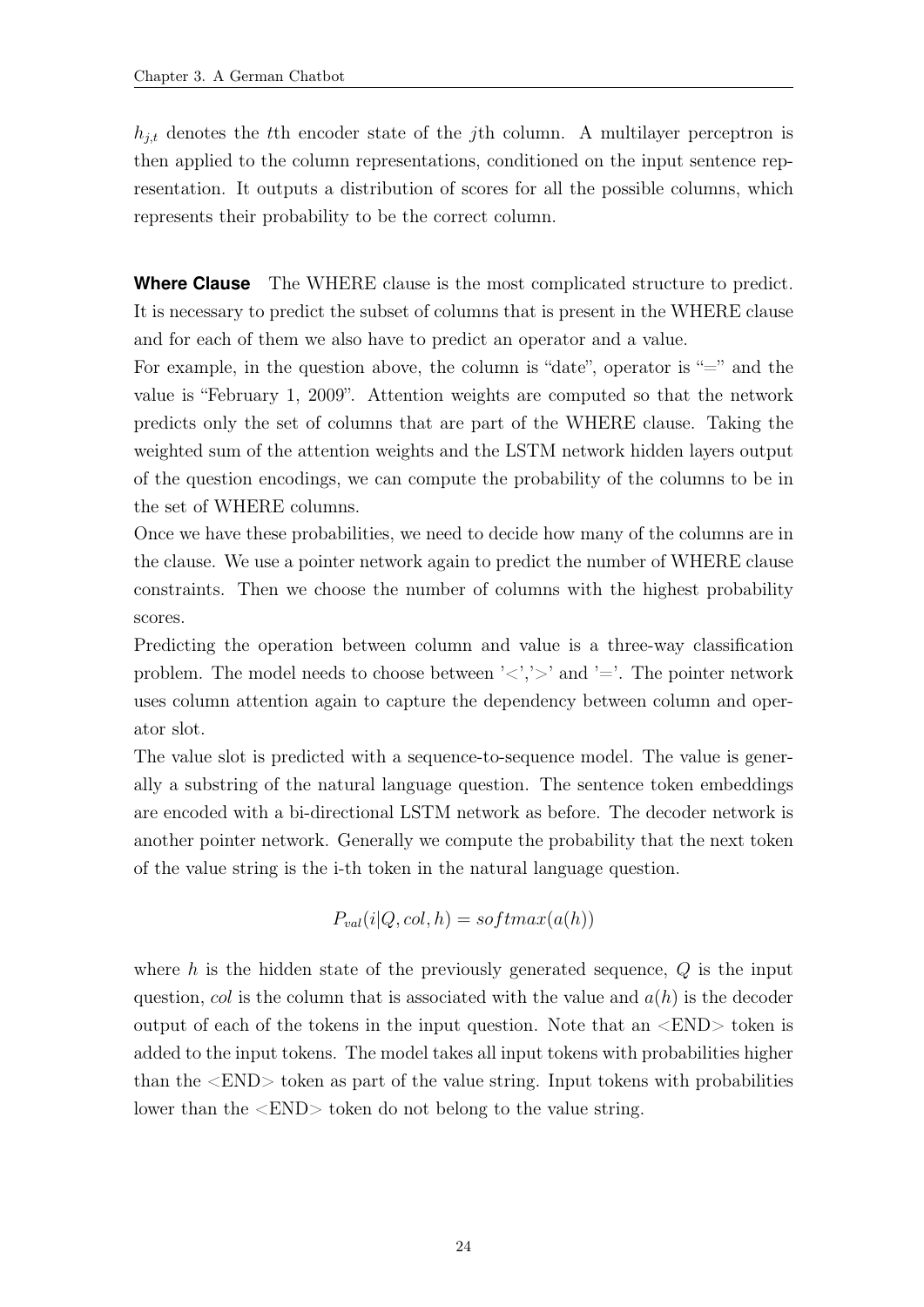#### <span id="page-32-0"></span>**3.3.3 Embeddings**

Embeddings are n-dimensional vectors, where the numbers in the vector are probabilities of the word to appear with a certain context word. These vectors represent a word based on its surroundings in natural language. Embeddings are learned and updated from examples of words and context in natural language text sources. A neural network is used to predict probability of context based on words if the Skip-gram algorithm is the architectural choice. If we calculate the probability of words given a context, they are produced with Continuous Bag of Words (CBOW) algorithm. The choice of algorithm brings differences in the properties of the output embedding table. The Skip-gram approach tends to produce embeddings that capture more semantic details and can also represent different concepts of the same word.<sup>2</sup>

Embeddings are ideally extracted from very big text corpora. Words become points in space and much more meaningful input to neural networks. If the vocabulary in the data is rather domain specific, it makes sense to train embeddings on domain specific text. If not, there are already pre-trained embeddings available. They are extracted from corpora like Wikipedia or Europarl. [\[Koehn, 2005\]](#page-41-6)

To train the networks in my experiments, I used different types and sizes of pretrained word embeddings. They were trained using a Word2Vec [\[Mikolov et al.,](#page-41-7) [2013\]](#page-41-7) approach which uses a combination of Skip-gram and CBOW networks. First I used polyglot embeddings. [\[Al-Rfou et al., 2013\]](#page-40-1) These were some of the first pretrained embeddings available. They are trained for 110 languages on their respective Wikipedia corpus. The embedding files are very small for the polyglot embeddings, since they only consist of 64 dimensional vectors for the 100'000 most frequent words of each language. That means we have 100'000 words to look up and 64 context probability values associated with each of them.

These embeddings were useful to get a first baseline and run a quick training. After that I tried bigger embedding files. I used pre-trained vectors from fastText. [\[Bo](#page-40-2)[janowski et al., 2016\]](#page-40-2) They are also trained on German Wikipedia but featuring a vocabulary of more than 2 million words. These vectors have 300 dimensions.

It is possible to simultaneously continue updating the probabilities of the pre-trained word embeddings while running the Seq2SQL training algorithm. The probabilities are adjusted based on the context in which the word is found in the training data. In addition to that it is possible to initialize words that are not found in the pretrained embedding file with a zero embedding. This embedding can then be updated between the training iterations as well, so that we produce some of our own embed-

 $2$ https://www.analyticsvidhya.com/blog/2017/06/word-embeddings-count-word2veec/ 25.06.2018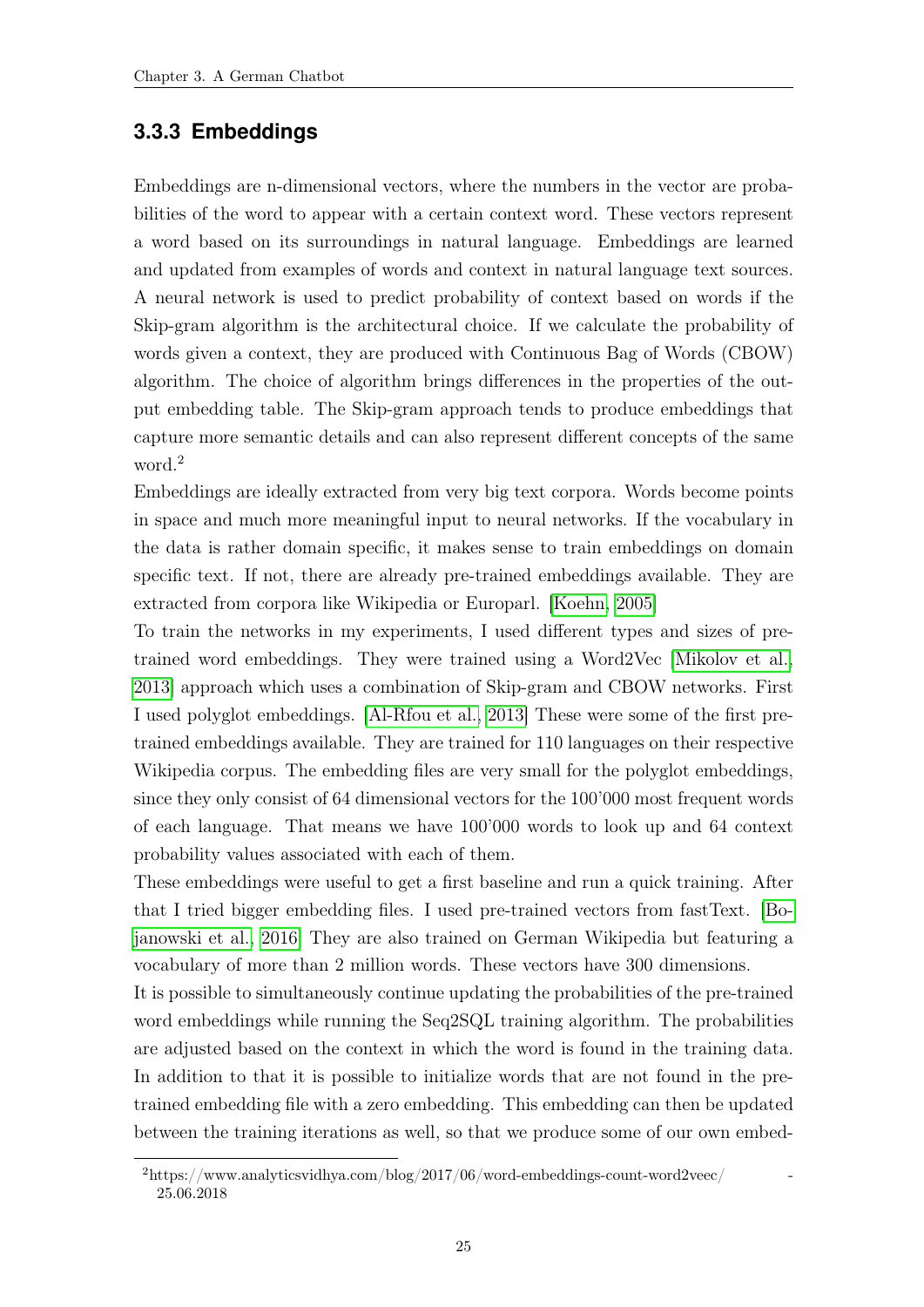dings on our data.

One way to dramatically increase the training data size is to use multilingual embeddings.[\[Conneau et al., 2017\]](#page-40-3) These embeddings are taken from word-aligned parallel corpora of different languages which allows us to compute probabilities of words to be in context with words of different languages. We take the words that are aligned to the context words of the word that we are looking at. An English word like "house" might be in context with different English words. We can look at the alignments of the context words of the German "Haus" to English to compute the probabilities for the same context words in another language.

In the end we achieve vectors for different languages which all use the same vector space. They feature probabilities of the same words being in context with them. With these vectors it is possible to use training material of different languages, because the multilingual words that are semantically quite equivalent will be very close to each other in the vector space. The language of the words does not matter anymore because they are represented by their surroundings which are aligned across languages.

# <span id="page-33-0"></span>**3.4 Evaluation**

To evaluate the quality of the trained system we took the splits of the WikiSQL dataset of the Seq2SQL project. The whole dataset is partitioned into 56'355 sentences for training, 8'421 for development and 15'878 for testing. With the training set I trained models for aggregation, SELECT column and WHERE clauses. Due to the different architectures, Aggregation and SELECT column were trained separately from the WHERE clauses. Aggregation and SELECT column prediction use the same type of network which just outputs one column name and an aggregation to it. For the WHERE clause a pointer network is used and the output consists of sequences of tokens of variable length.

First of all, I wanted to find out what the impact of translating all the table headers to German was on the quality of the model. My hypothesis is that, since we are using embeddings to encode the input tokens, it should not depend on the language too much. All the inputs to the system are encoded to a network representation which is then decoded to attain a probability distribution over the headers. The connection between German words in the question and English headers can be learned by a neural network in the same way it can with German headers.

To compare and contrast different starting data and model parameters, I ran the training algorithm several times. To see the details of the different settings, please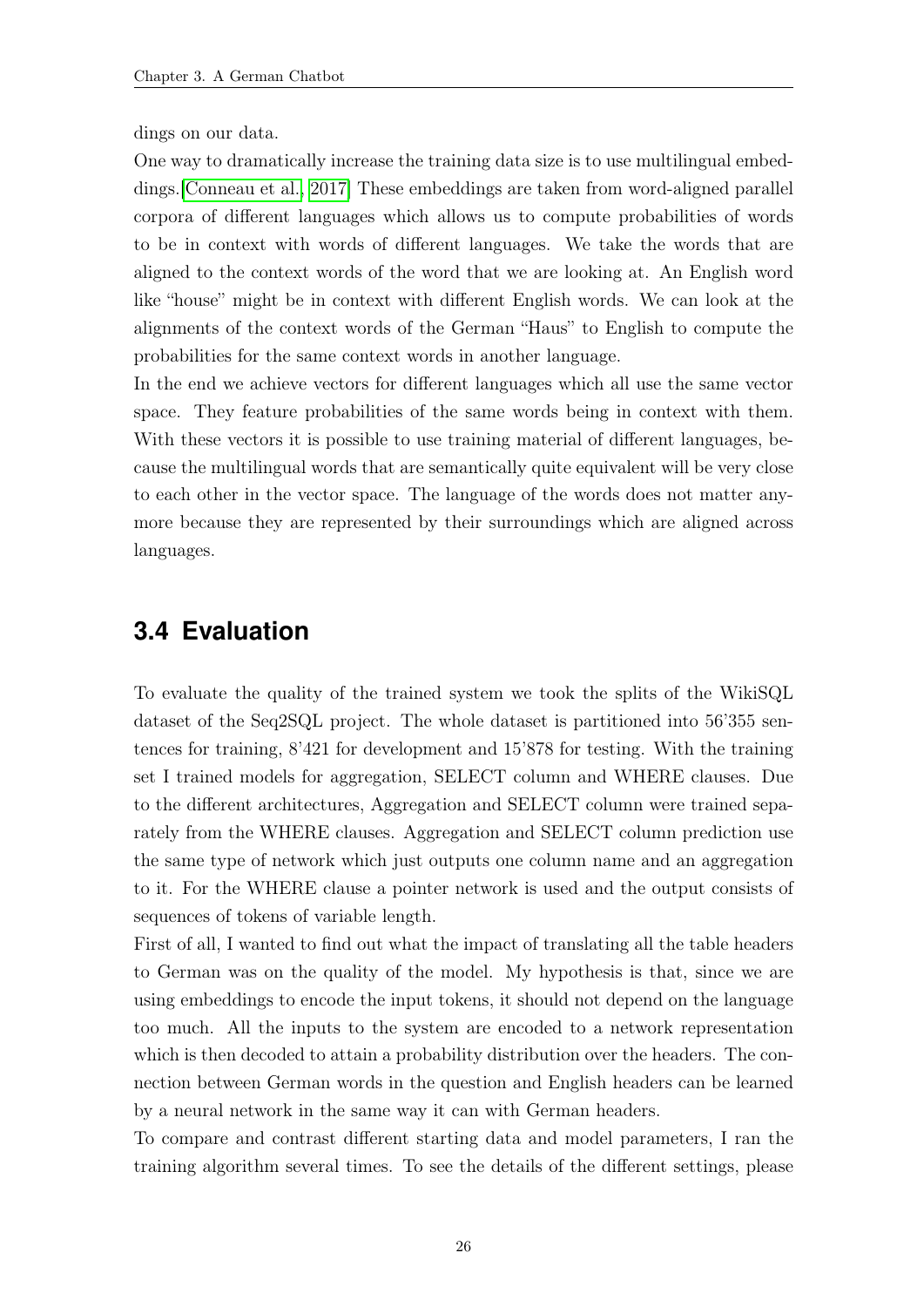|                   | Aggregation | SELECT column | WHERE column |
|-------------------|-------------|---------------|--------------|
| setting 1         | 0.89        | 0.79          | 0.33         |
| setting 2         | 0.87        | 0.82          | 0.09         |
| setting 3         | 0.87        | 0.80          | 0.31         |
| setting 4         | 0.87        | 0.83          | 0.31         |
| setting 5         |             |               | 0.32         |
| setting 6         |             |               | 0.29         |
| setting 7         |             |               | 0.14         |
| setting 8         |             |               | 0.33         |
| Seq2SQL reference | 0.901       | 0.889         | 0.601        |
| English baseline  | 0.872       | 0.865         | 0.005        |

<span id="page-34-0"></span>refer to table [3.3.](#page-35-0)

Table 3.2: Accuracy results of different training configurations on the test set

For setting 1 I used the small polyglot embeddings pre-trained on Wikipedia (see section [3.3.3\)](#page-32-0), the input questions translated by DeepL and the original English headers. The flag for retraining embeddings during training was set to false. I trained the aggregation and SELECT clause model for 5 epochs and the pointer network for the WHERE clause for 50 epochs. These different numbers are results of the WHERE clause training algorithm taking less time to finish an epoch.

With this configuration, we get the training results that can be seen in table [3.2](#page-34-0) in the first row. Interestingly the aggregation was predicted the most accurate in this first trial out of all the trained models. The SELECT column is not as accurately chosen from the possible column headers. The WHERE clause prediction does not work very well on German training data. We are speaking of 50% decrease in accuracy compared to the English version of the Seq2SQL experiments.[\[Xu et al.,](#page-42-2) [2017\]](#page-42-2)

Aggregation is nearly as accurate as the Seq2SQL results at least in the first model. The SELECT column sees about a 10% drop in accuracy which is still acceptable, considering that in the original experiment the questions were tailored to the header columns. In the creation of the corpus the sentences were built looking at the correct SQL expression already. (See section [3.2.1\)](#page-24-0) It was to be expected that this prediction is a bit less accurate since after translation we often do not find the header tokens in the question anymore. It also happens when we translate the headers, because often a word is translated differently in context of the question than separately.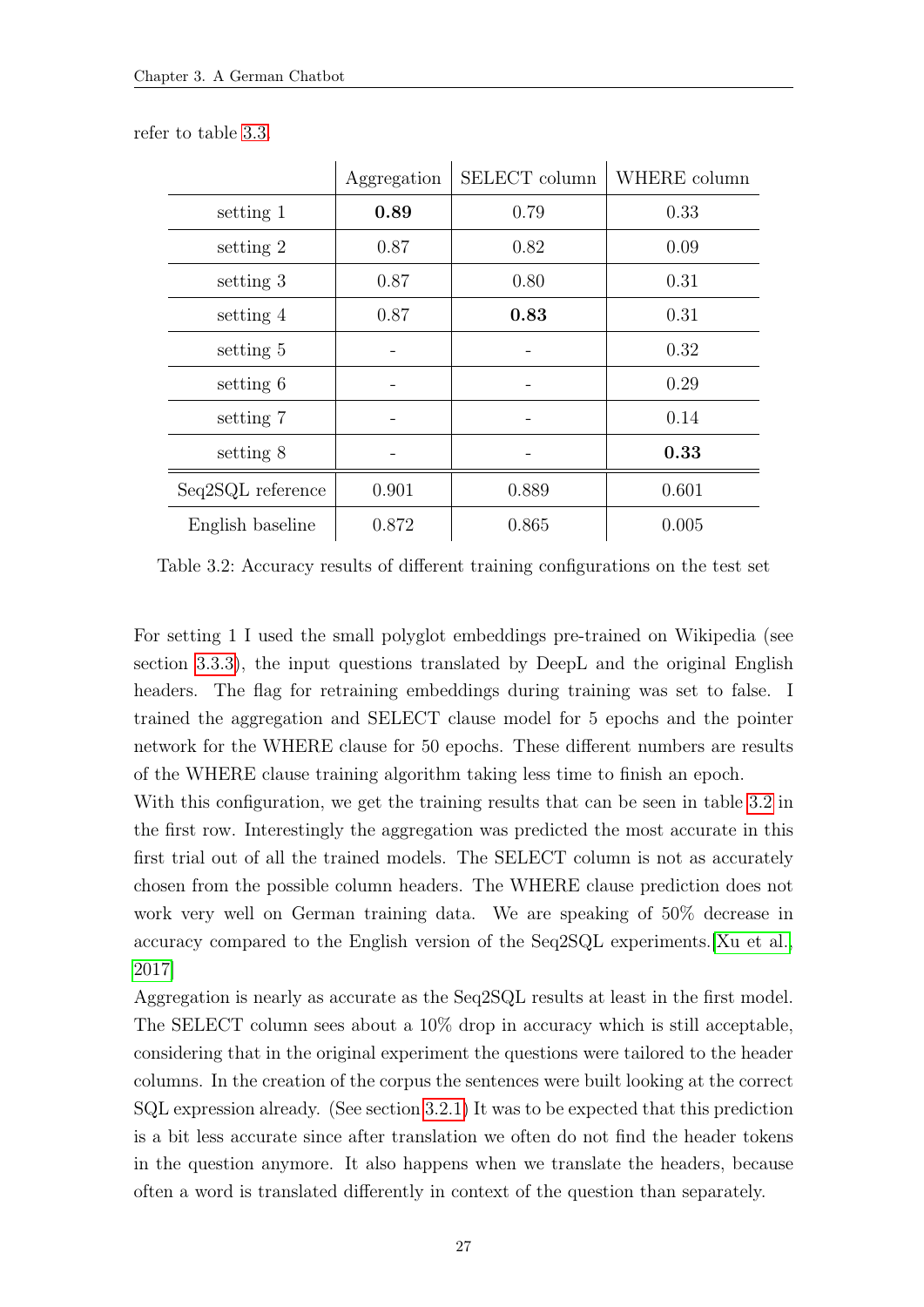<span id="page-35-0"></span>

|           | Translated<br>Header | Translated<br>Values | Embedding                         | Continue<br>training<br>embeddings | Epochs                             |
|-----------|----------------------|----------------------|-----------------------------------|------------------------------------|------------------------------------|
| setting 1 |                      |                      | polyglot                          |                                    | agg: $5$ , ptr: $50$               |
| setting 2 | X                    |                      | polyglot                          |                                    | agg: 5, ptr: 50                    |
| setting 3 |                      |                      | fastText                          |                                    | agg: $\sim 10$ , ptr:<br>$\sim100$ |
| setting 4 |                      |                      | fastText                          | X                                  | agg: $\sim 10$ , ptr:<br>$\sim100$ |
| setting 5 | X                    | X                    | fastText                          | X                                  | $\sim$ 100                         |
| setting 6 | X                    | X                    | $fastText+GloVe$                  | X                                  | $\sim$ 100                         |
| setting 7 |                      | X                    | fastText                          | X                                  | $\sim$ 100                         |
| setting 8 | X                    | X                    | MUSE multilin-<br>gual embeddings | X                                  | $\sim$ 100                         |

Table 3.3: Differences in training parameters during model training

What happens when we take the translated headers instead of the original ones during the training, can be seen with setting 2. We can easily compare setting 2 and setting 1. They both use the same settings the only difference being the column headers translated or left original. While the SELECT column prediction is a lot better than in setting 1, aggregation is worse and the pointer network does not produce much usable output anymore.

One obvious way to boost the performance of the system is to use bigger pretrained embeddings to lookup the tokens. In setting 4 I used large embedding files with  $2'000'000+$  words. I used the training file with English headers and German translated questions again. This time the 300 dimensional pre-trained embeddings from fastText were used to encode the input. The fact that these embeddings were trained on Wikipedia makes them very suitable for the task, since the questions are also constructed on Wikipedia data.

Setting 4 got 83% for the SELECT column prediction which is the best result I could achieve. It is a high number considering that there were only English headers to choose from, based on German questions. In fact it is even a bit better than when we use the translated headers as can be seen in table [3.2.](#page-34-0)

After some discussions, we had identified one possible source for the practically zero results of the pointer network in WHERE clause prediction with translated German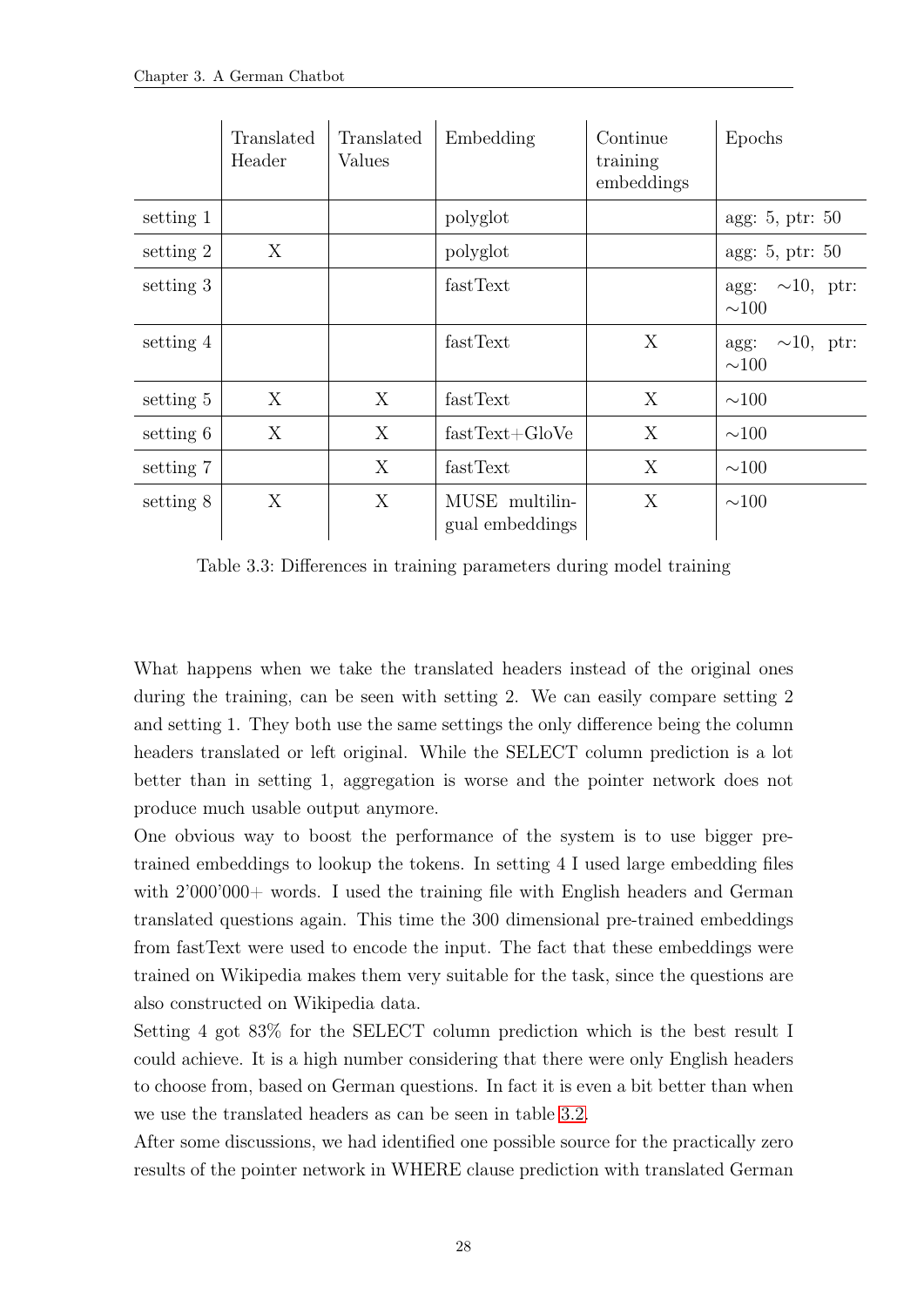headers (setting 2 table [3.2\)](#page-34-0). The problem was in evaluation where we are comparing the output of the pointer network to the ground truth.

The WHERE clause values in the ground truth are normally a subset of tokens of the input question and header tokens. The network uses a sequence to sequence transformation approach to find the value based on the input question and the headers. So on German input questions and German headers the value will often very much resemble German language and not compare well to the English values in the ground truth.

To overcome this problem I translated all the values in our ground truth. I only substituted them if, after translation, the German value could be found in the input question as well. Otherwise this would probably have been rather detrimental to the task.

I trained just the WHERE clause prediction again on the data with translated values. It helped and increased the accuracy from 0.09 in setting 2 to 0.32 in setting 5. In setting 7 I tried using English headers with translated WHERE clause values. The result confirms that the values are also generated from headers as well as the questions and that the evaluation problem has indeed been caused by the difference in language of the WHERE clause values.

In settings 6 and 8 I tried different embeddings again.

In setting 8 I used a combined corpus of all German sentences and all original English sentences to train the system. The tokens were represented by German embeddings and English embeddings which were produced in a multilingual manner, as explained in the embeddings section. [\[Conneau et al., 2017\]](#page-40-3)

## <span id="page-36-0"></span>**3.5 Limitations**

As I have already mentioned at several points in this thesis, the approach discussed here to build a German question-answering chatbot, has some limitations.

We have seen that the WHERE clause prediction accuracy couldn't be trained to a quality that can be compared to the one in the original Seq2SQL experiments. The biggest reason for this is that the corpus has been built very artificially and the question sentences were often quite similar to the SQL that they were derived from. With the translation to German this similarity has vanished in many cases. Especially since the English sentences were often ungrammatical and not making sense anyways. This often led to nonsensical translations.

When column headers and WHERE clause values were translated, they were often translated by a different word than what could be found in the sentence, which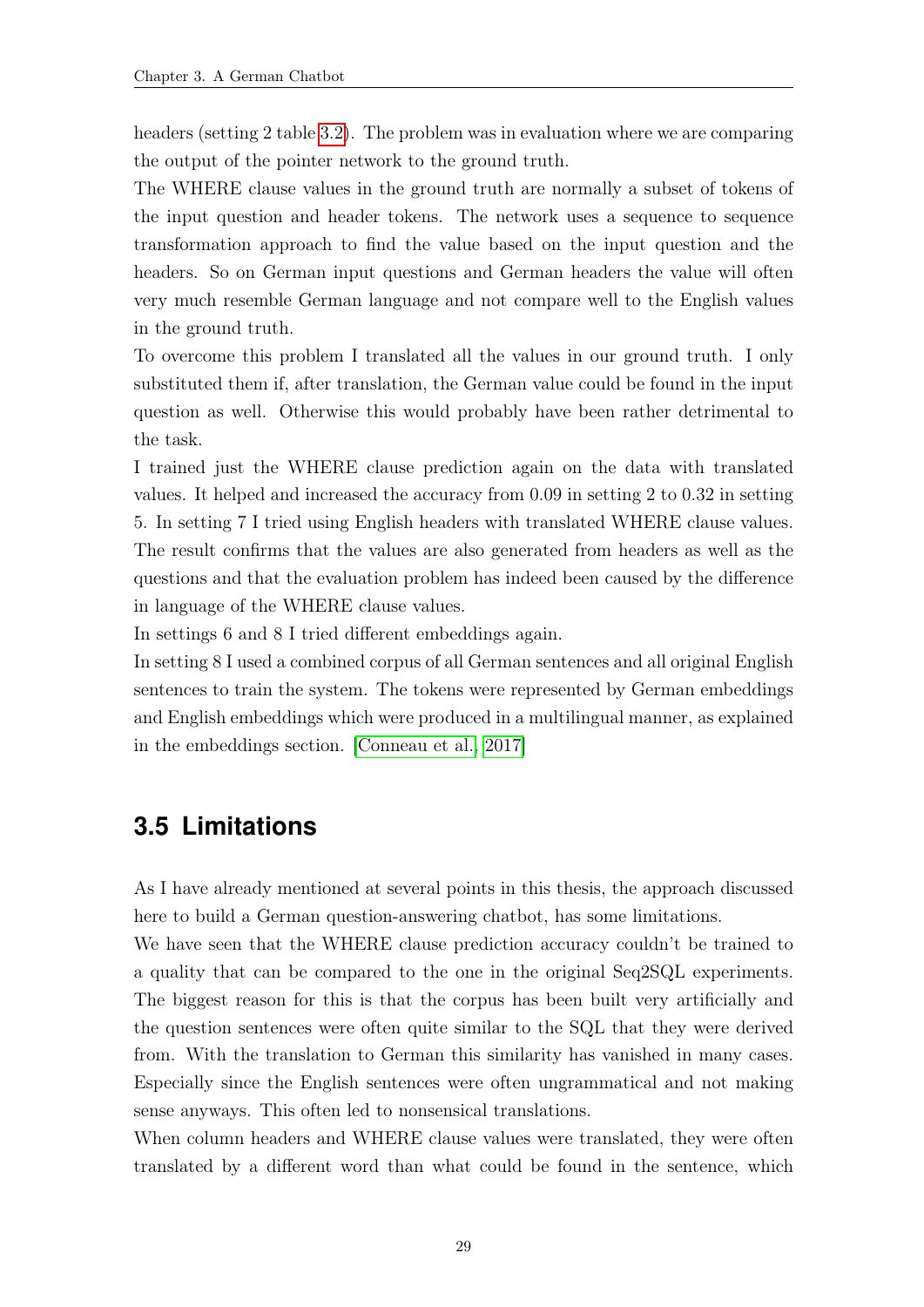makes it harder for the algorithm to associate the correct columns and values with an input question. If we consider an example like "Who won on September, 1?" with the automatic translation "Wer gewann am ersten September?". Our model might even predict the WHERE clause value to be "ersten September", but then in evaluation we compare to the translated groundtruth value and it could be "1. September". We will not have a match in this case.

These were the limitations that keep us from achieving high accuracy values in test set evaluation. In general the task can also be said to be too simple for a real world scenario. Even if the model would have predicted very well on the test set, it is still not able to form more complex SQL queries and answer questions that are out of the training domain reliably. The concept is no sufficient proof that a customer care chatbot could be created in a similar way. For this, domain specific training corpora and real SQL queries are necessary.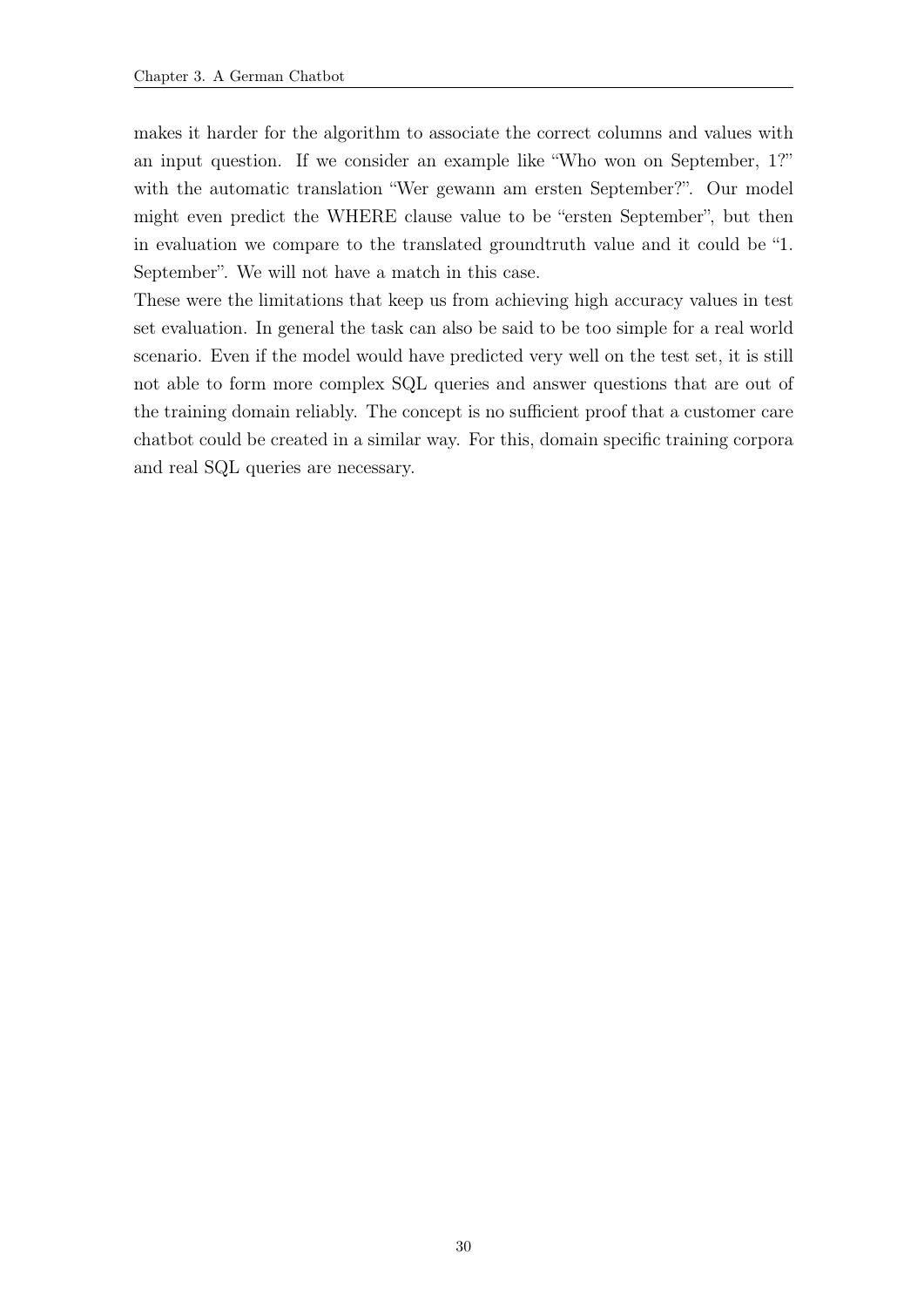# <span id="page-38-0"></span>**4 Conclusion**

In the beginning of this thesis I gave an overview of rule-based chatbot systems and machine learning approaches. For the task of building an information retrieval chatbot, I tested a sequence to sequence neural network algorithm. The task was that we want to predict a complex structure, namely an SQL expression, from an input question and the headers of the table which contains the information. The resulting SQL query is heavily dependent on the inputs. On the other hand it is a far abstraction from the original sentence and it does not always use the elements that can exactly be found in the words of the natural language sentence.

We have to draw a connection between the natural language words and the known column headers. Generating the correct SQL expression is mainly a question of whether we can find a function that is able to map a subset of the predefined table headers to an input sentence. Neural networks are a great way to find a function like this.

Another big advantage compared to a rule based system is that if we train the system on enough data, it will be able to generalize to big amounts of unseen data without having to readjust constantly to new input like in a rule based system. Out of these reasons this approach seemed the most reasonable.

I could show with my project that adapting such a chatbot to another language can be quite challenging even if the approach seems easy and straight-forward. Simply translating the data with a machine translation service and then retraining it, resulted in a system that can predict 33% of the SQL queries correctly. That is significantly lower than the original English system at 60%.

I reached accuracy values of 5-10% lower than the English system in the prediction of aggregation and SELECT column, which are the simpler parts of the SQL expression. On the more complex part of the WHERE clause generation, the system still produces a sensible output, but compared to the English system it is loosing accuracy. I tried different possible solutions for the WHERE clause problem. In the end none of them turned out to improve the result significantly.

To increase performance of the German chatbot to a comparable level with the English one, different training data would be needed. The WikiSQL data set is too closely derived from the SQL expression that are used to evaluate the performance of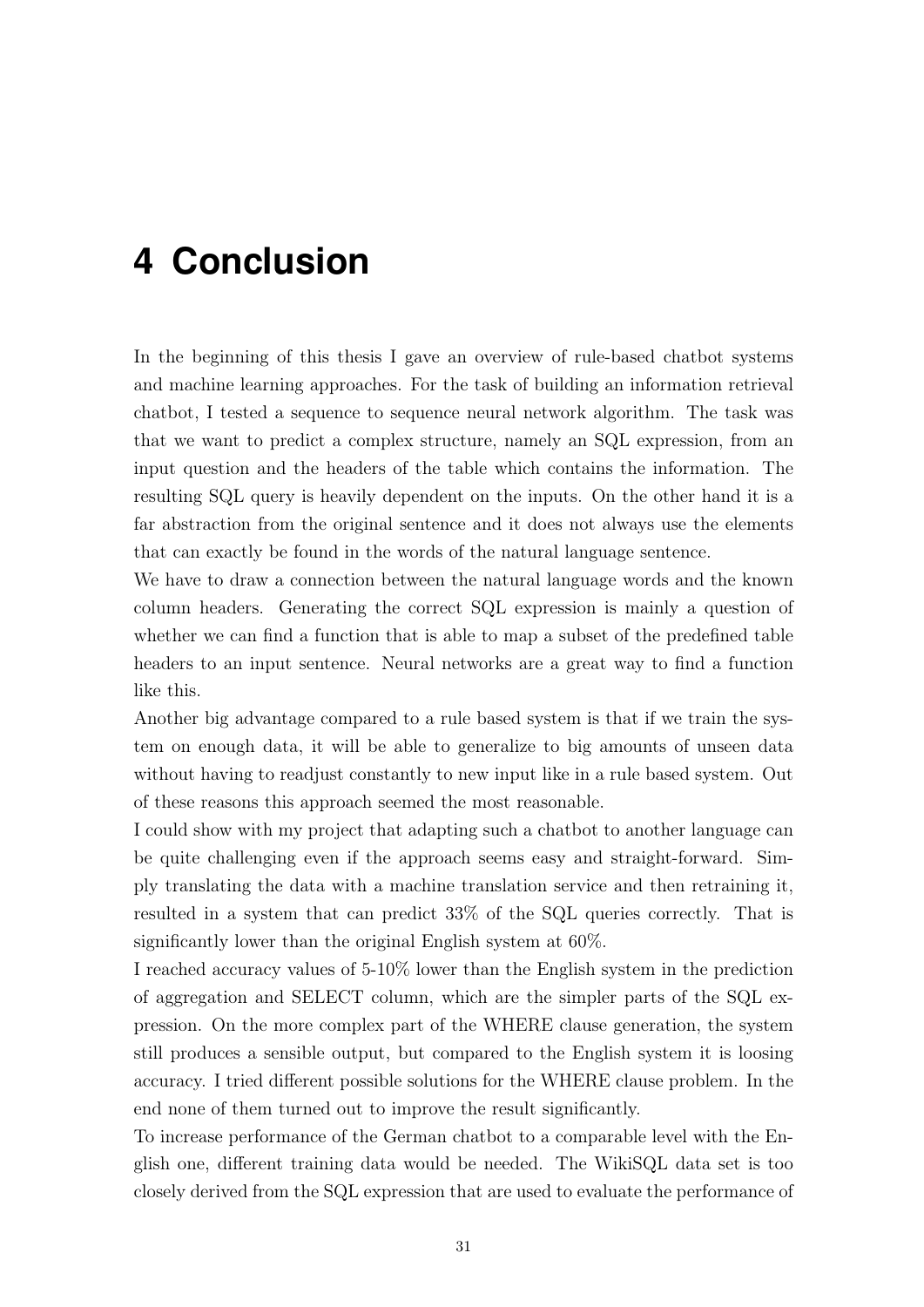the model, so in the original language the higher accuracy is much easier to achieve. To give an ultimate answer whether a rule-based or a machine learning system is a better fit for this task, it would be very interesting to adapt a rule-based chatbot to German language.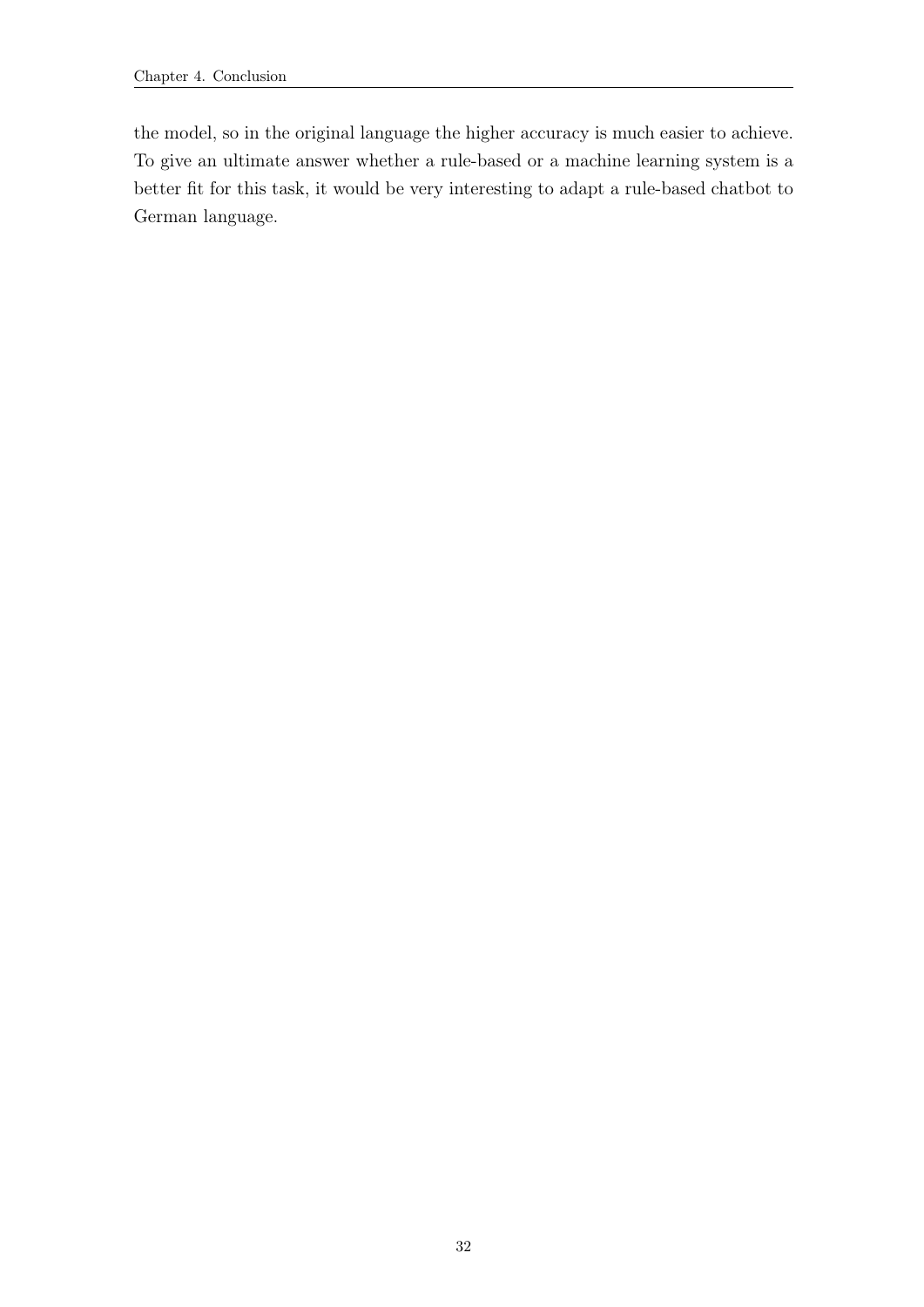# <span id="page-40-0"></span>**References**

- S. A. Abdul-Kader and D. J. Woods. Survey on chatbot design techniques in speech conversation systems. International Journal of Advanced Computer Science and Applications, 6(7), 2015. doi: 10.14569/IJACSA.2015.060712. URL <http://dx.doi.org/10.14569/IJACSA.2015.060712>.
- <span id="page-40-1"></span>R. Al-Rfou, B. Perozzi, and S. Skiena. Polyglot: Distributed word representations for multilingual nlp. In Proceedings of the Seventeenth Conference on Computational Natural Language Learning, pages 183–192, Sofia, Bulgaria, August 2013. Association for Computational Linguistics. URL <http://www.aclweb.org/anthology/W13-3520>.
- <span id="page-40-2"></span>P. Bojanowski, E. Grave, A. Joulin, and T. Mikolov. Enriching word vectors with subword information. arXiv preprint arXiv:1607.04606, 2016.
- J. Bornholt, E. Torlak, D. Grossman, and L. Ceze. Optimizing synthesis with metasketches. SIGPLAN Not., 51(1):775–788, Jan. 2016. ISSN 0362-1340. doi: 10.1145/2914770.2837666. URL <http://doi.acm.org/10.1145/2914770.2837666>.
- D. Britz. Deep learning for chatbots. Website, 2016. URL [http://www.wildml.](http://www.wildml.com/2016/04/deep-learning-for-chatbots-part-1-introduction/) [com/2016/04/deep-learning-for-chatbots-part-1-introduction/](http://www.wildml.com/2016/04/deep-learning-for-chatbots-part-1-introduction/). Last time retrieved 30.06.2018.
- <span id="page-40-3"></span>A. Conneau, G. Lample, M. Ranzato, L. Denoyer, and H. Jégou. Word translation without parallel data. *arXiv preprint arXiv:1710.04087*, 2017.
- J. Inscho. Literature review: Chatbots & conversational experiences. Website, 2017. URL [https://studio.carnegiemuseums.org/](https://studio.carnegiemuseums.org/literature-review-chatbots-conversational-experiences-566de218f92a) [literature-review-chatbots-conversational-experiences-566de218f92a](https://studio.carnegiemuseums.org/literature-review-chatbots-conversational-experiences-566de218f92a). Last time retrieved 30.06.2018.
- D. Jurafsky and J. H. Martin. Speech and Language Processing. Prentice Hall, 2nd edition, 2009.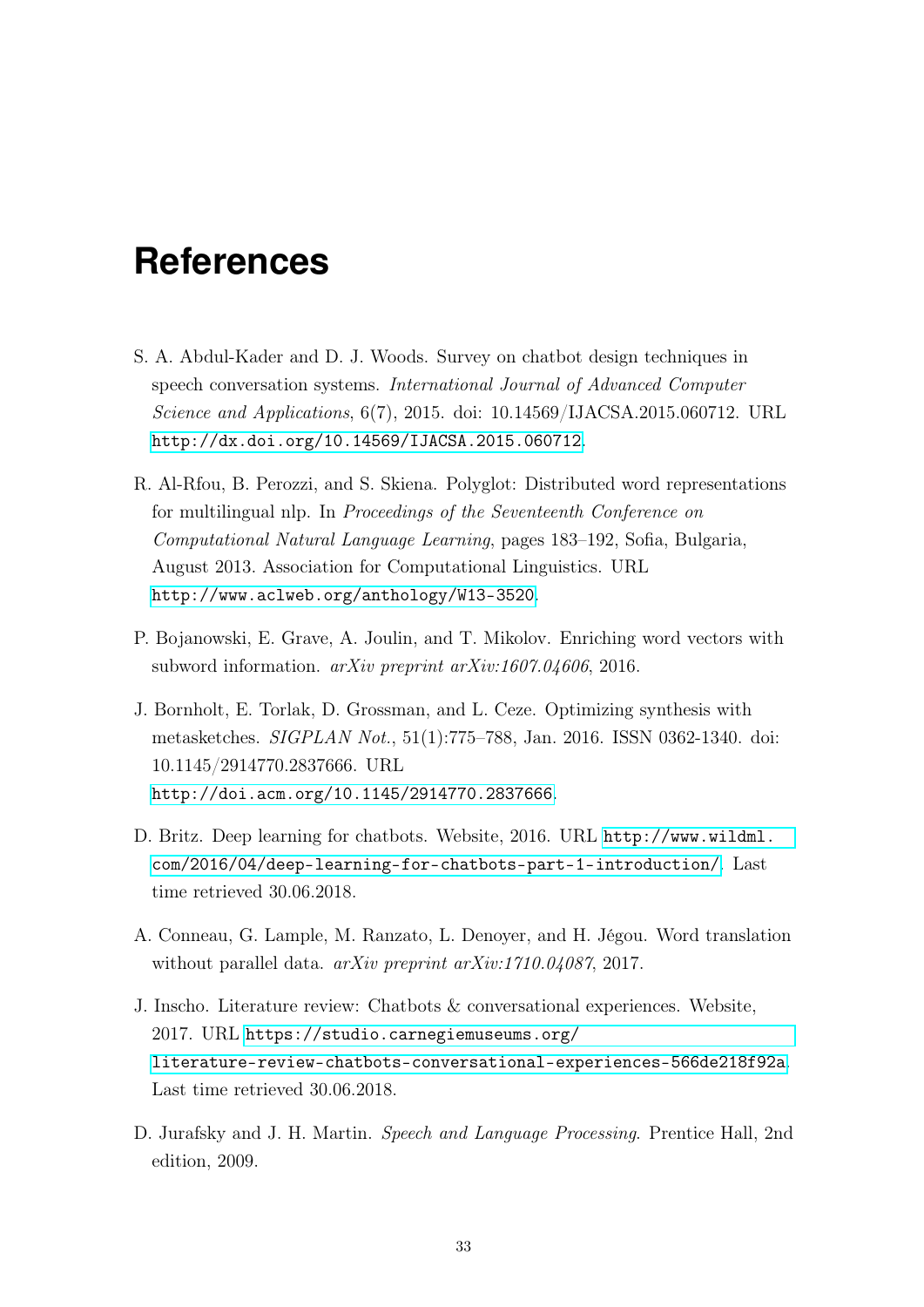- <span id="page-41-6"></span>P. Koehn. Europarl: A Parallel Corpus for Statistical Machine Translation. In Conference Proceedings: the tenth Machine Translation Summit, pages 79–86, Phuket, Thailand, 2005. AAMT, AAMT. URL <http://mt-archive.info/MTS-2005-Koehn.pdf>.
- M. L. Mauldin. Chatterbots, tinymuds, and the Turing test: Entering the Loebner prize competition. In Proceedings of the Twelfth National Conference on Artificial Intelligence (Vol. 1), AAAI '94, pages 16–21, Menlo Park, CA, USA, 1994. American Association for Artificial Intelligence. ISBN 0-262-61102-3. URL <http://dl.acm.org/citation.cfm?id=199288.199285>.
- <span id="page-41-7"></span>T. Mikolov, K. Chen, G. Corrado, and J. Dean. Efficient estimation of word representations in vector space. CoRR, abs/1301.3781, 2013. URL [http:](http://dblp.uni-trier.de/db/journals/corr/corr1301.html#abs-1301-3781) [//dblp.uni-trier.de/db/journals/corr/corr1301.html#abs-1301-3781](http://dblp.uni-trier.de/db/journals/corr/corr1301.html#abs-1301-3781).
- <span id="page-41-3"></span>D. Mladenić and L. Bradeško. A survey of chabot system through a Loebner prize competition. 2012.
- <span id="page-41-1"></span>J. v. Neumann. The Computer and the Brain. Yale University Press, New Haven, CT, USA, 1958. ISBN 0300007930.
- <span id="page-41-4"></span>M. J. Pereira and C. Luisa. Just.chat - a platform for processing information to be used in chatbots.
- K. Scott. Popular use cases for chatbots. Website, 2016. URL [https:](https://chatbotsmagazine.com/popular-use-cases-for-chatbots-925ef8f2b48b) [//chatbotsmagazine.com/popular-use-cases-for-chatbots-925ef8f2b48b](https://chatbotsmagazine.com/popular-use-cases-for-chatbots-925ef8f2b48b). Last time retrieved 30.06.2018.
- <span id="page-41-2"></span>B. A. Shawar and E. Atwell. Chatbots: Are they really useful? LDV Forum, 22: 29–49, 2007.
- P. Surmenok. Chatbot architecture. Website, 2016. URL <https://medium.com/@surmenok/chatbot-architecture-496f5bf820ed>. Last time retrieved 30.06.2018.
- <span id="page-41-0"></span>A. M. Turing. Computing machinery and intelligence. 59:433–460, 1950.
- O. Vinyals and Q. V. Le. A neural conversational model. CoRR, abs/1506.05869, 2015. URL <http://arxiv.org/abs/1506.05869>.
- <span id="page-41-5"></span>O. Vinyals, M. Fortunato, and N. Jaitly. Pointer networks. In C. Cortes, N. D. Lawrence, D. D. Lee, M. Sugiyama, and R. Garnett, editors, Advances in Neural Information Processing Systems 28, pages 2692–2700. Curran Associates, Inc., 2015. URL <http://papers.nips.cc/paper/5866-pointer-networks.pdf>.